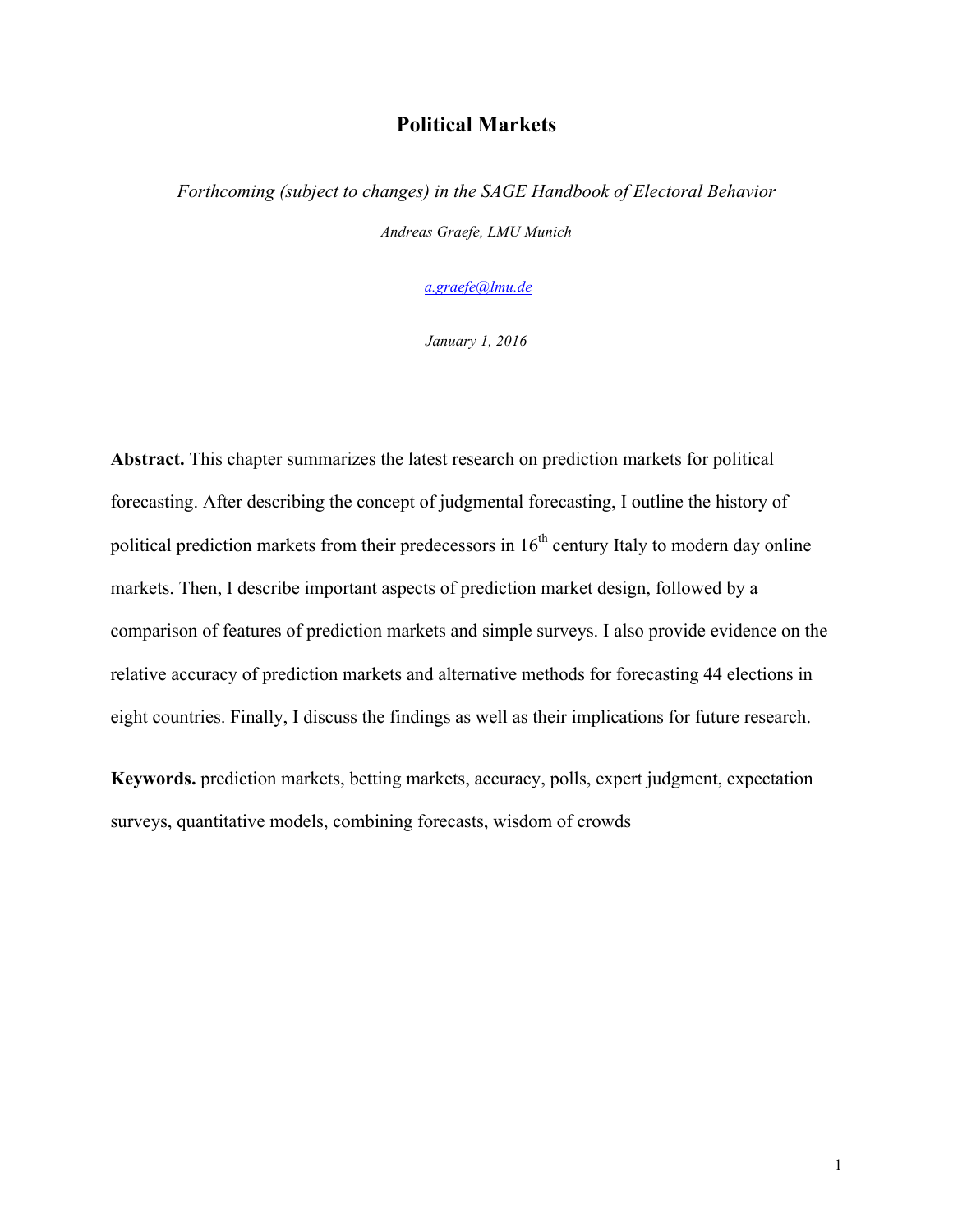## **Introduction**

As long as there have been elections, people have tried to predict their results and, over the past three decades, researchers have made considerable progress in developing and improving methods for how to forecast elections. For example, the accuracy of predictions based on standard vote intention polls has been improved by using statistical techniques to project their results to Election Day (e.g., Erikson and Wlezien, 2008; Campbell, 1996). Researchers have also developed econometric models that provide long-term forecasts by using information that is available months before the election, such as the state of the economy, the popularity of the president, or the time the incumbent party has held the White House. Essentially, such models generate forecasts by comparing the situation in a particular election campaign with what has happened in historical elections. This approach allows for identifying structural factors that influence elections and thus help us to explain and understand election outcomes (Bélanger, this volume).

An alternative—and probably the most straightforward—way for making forecasts is to ask people to think about a situation and to predict what will happen. For example, when it comes to forecasting election results, one may simply ask people how they expect the election to turn out, and use their aggregated judgment as forecasts. In fact, researchers have long shown that the majority of regular citizens are able to correctly predict who will win an election (Lewis-Beck and Skalaban, 1989). Of course, methods that simply reveal and aggregate people's expectations cannot help to explain election results. However, as shown in this chapter, such methods are valuable in quickly producing forecasts that are not only easy to understand, but also quite accurate.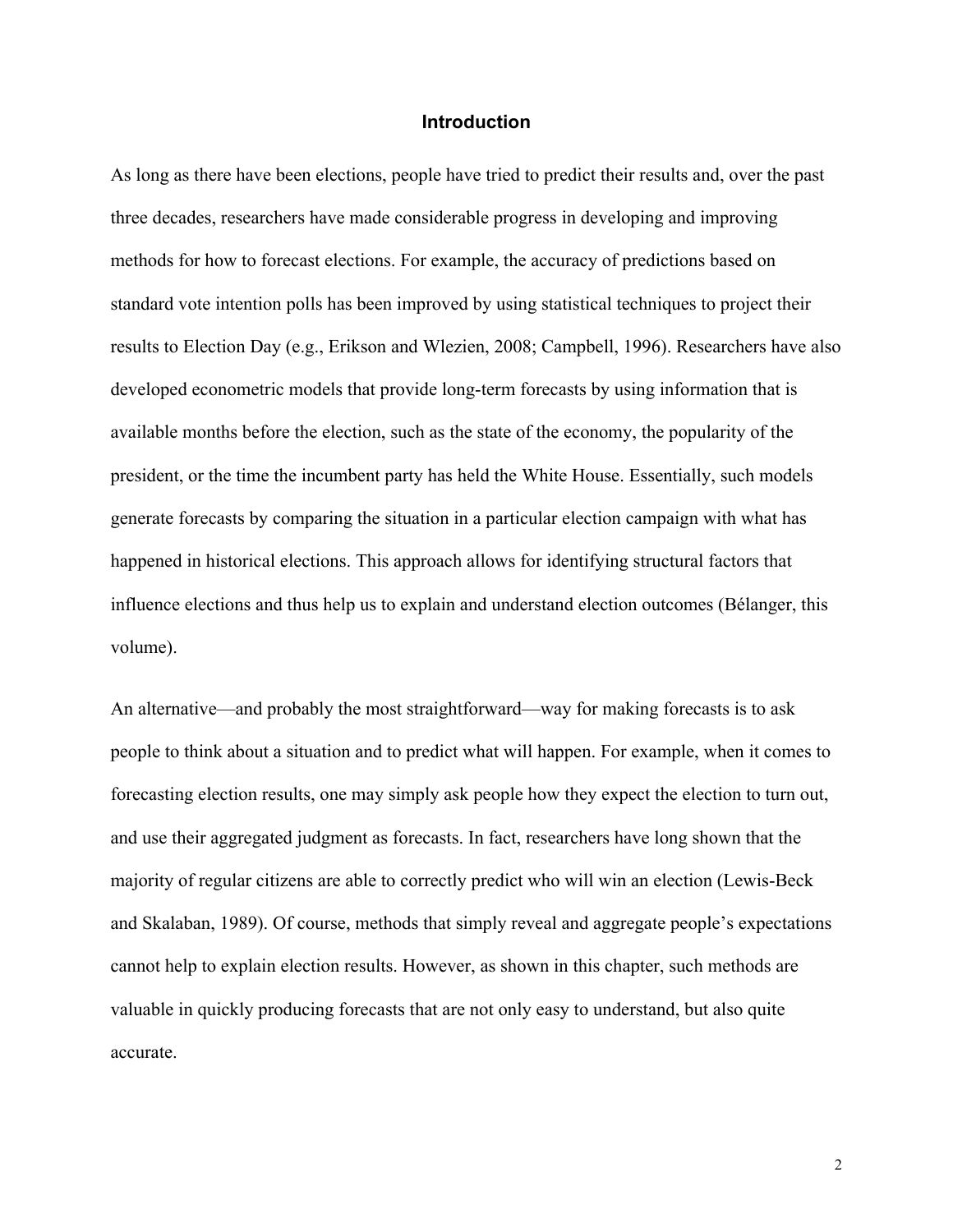This chapter summarizes the latest research on one popular method for aggregating people's judgment in a forecast, namely so-called prediction markets. The chapter is structured as follows. After describing the concept of judgmental forecasting, I outline the history of political prediction markets from their predecessors in  $16<sup>th</sup>$  century Italy to modern day online markets. Then, I describe important aspects of prediction market design, followed by a comparison of features of prediction markets and simple surveys. Finally, I provide evidence on the relative accuracy of prediction markets and alternative methods for forecasting elections and discuss the findings as well as implications for future research.

## **Judgmental forecasting**

In contrast to quantitative forecasting methods, which use statistical methods to derive forecasts from data, judgmental forecasting methods primarily rely on people's judgment or qualitative information. Judgmental forecasting is thus valuable if available data are inadequate for quantitative analysis, or if the use of qualitative information can increase the accuracy or acceptability of forecasts (Graefe et al., 2013).

If judgmental forecasts are derived in an unstructured way, the forecasting literature refers to this approach as unaided judgment. Unaided judgment can be useful if people have good knowledge about the situation. When it comes to the outcomes of elections, there is reason to believe that people possess useful knowledge by following the media campaign coverage, reading recent polling results, and talking to their peers about the election. Indeed, in surveys that ask who will an election, 60% to 70% of respondents in the UK and US were able to correctly pick the winner. When the individual responses were combined, these so-called vote expectation surveys predicted the correct winner with a hit rate between 77% and 86% (Graefe, 2014).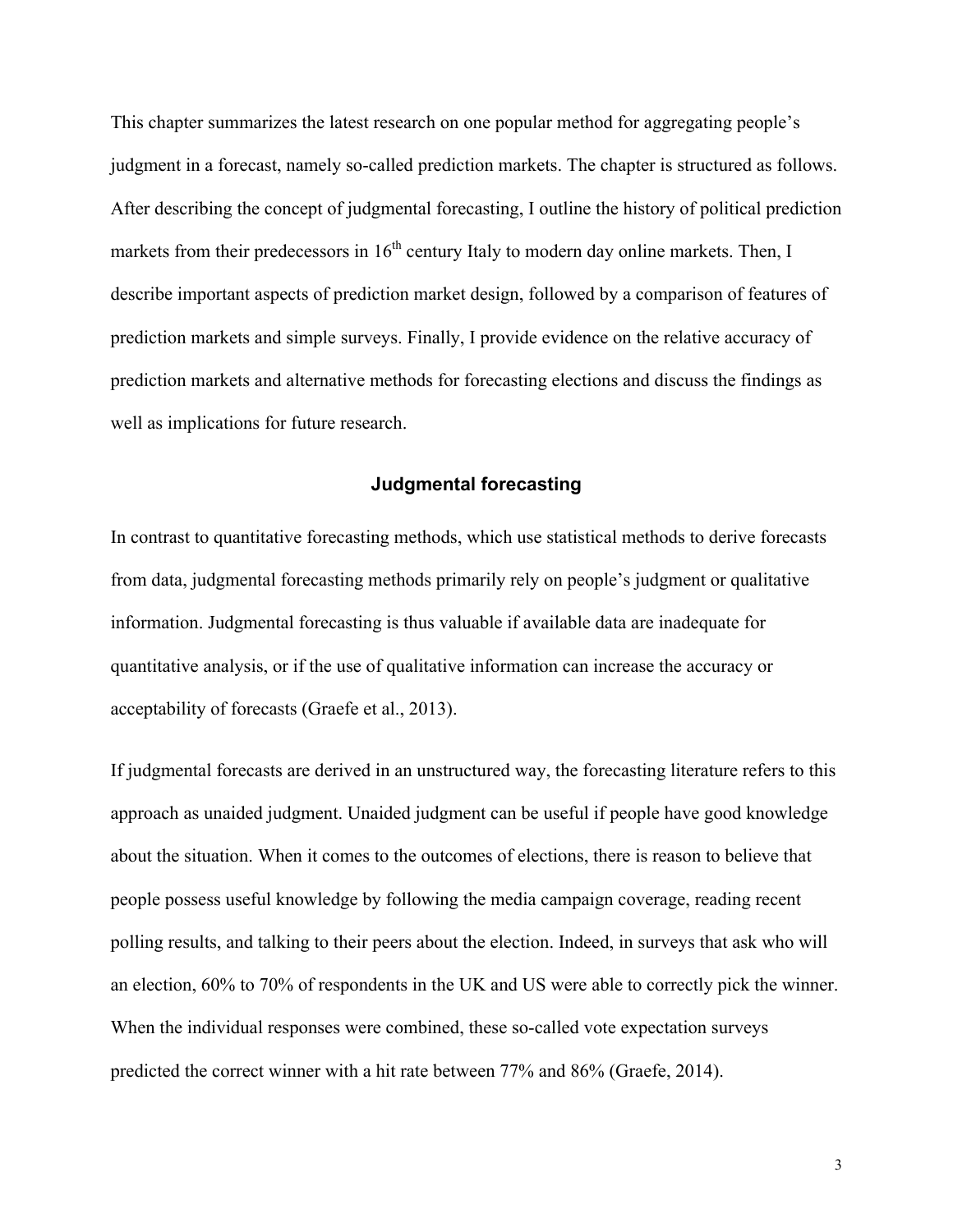In the forecasting literature, combining forecasts is a well-established means to improve accuracy (Armstrong et al., 2015). The combined forecast is usually more accurate than the typical individual forecast and often even more accurate than the most accurate individual forecast (Graefe et al., 2014b). For combinations of judgmental forecasts, this phenomenon has become widely known as "the wisdom of crowds" (Murr, this volume). In vote expectation surveys, the gains from combining forecasts arise from pooling the responses, for example, by simply assigning equal weights to each respondent's prediction.

An alternative means to harness the wisdom of the crowd is to utilize the price system of the market. People commonly use markets to exchange goods and to make profits. For example, if a person knows that the price for a certain good will go down, she can make profit by selling today and buying later at a lower price. Assume she finds a pattern that the price for a good generally decreases on Wednesdays. Then, she would sell on Tuesdays and buy on Thursdays. Through the process of trading, she then reveals her private information to the market and, as a result, the price will not go down on Wednesdays as much any more. The more people compete in looking for information or patterns that predict price movements, the more difficult it gets to find information that is not yet incorporated in the market price. Thus, the market aggregates qualitative information and translates it into a numerical estimate (i.e., the market price).

So-called prediction (or betting) markets utilize this powerful mechanism for aggregating dispersed information not for speculation but for the purpose of making predictions. That is, prediction markets combine human judgment into a single forecast and can thus be classified as a judgmental forecasting method (Graefe et al., 2013). When applied to forecasting political events such as the outcomes of elections, the method is also known as political markets.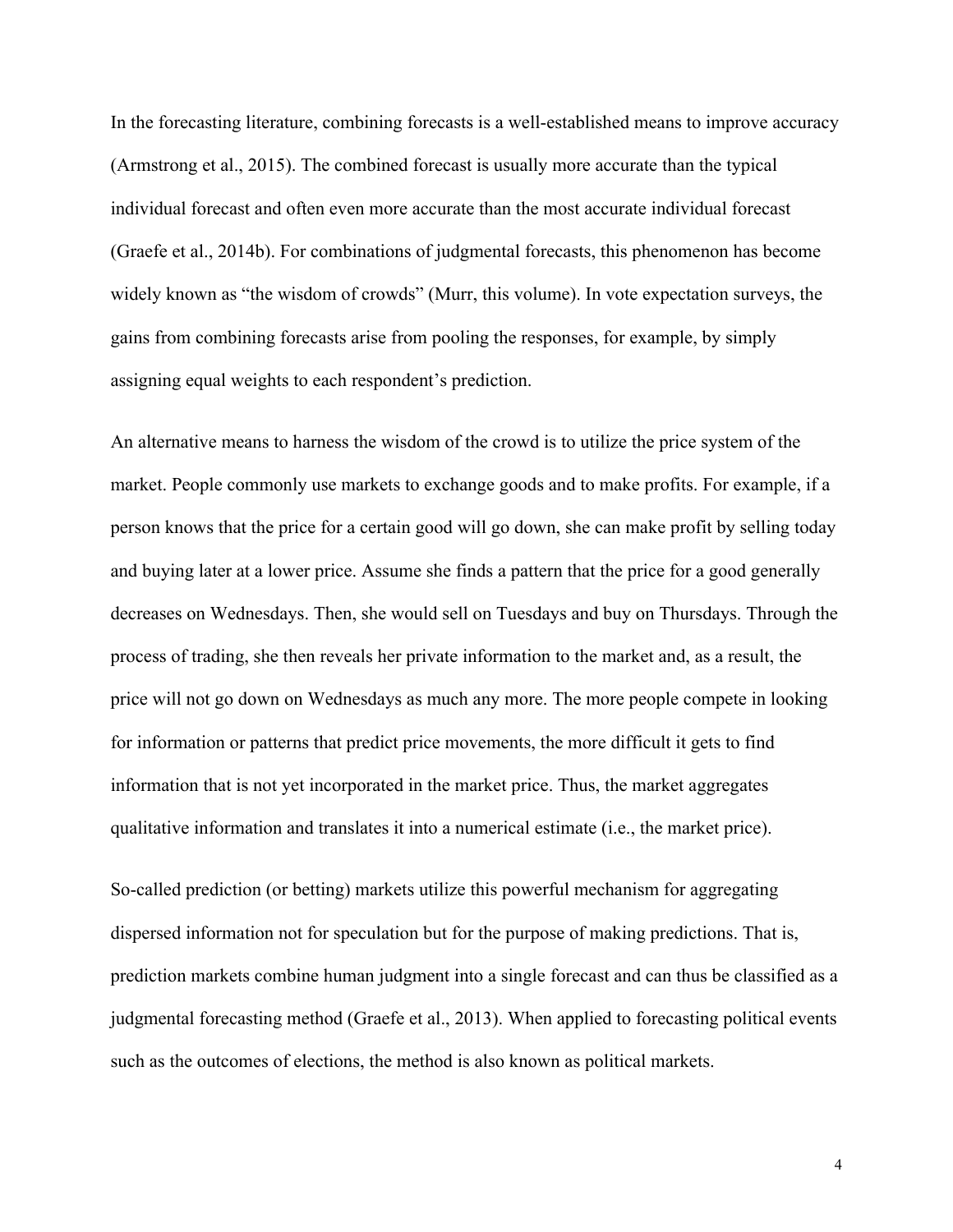## **History of political markets**

Prediction markets are often thought of as a relatively new forecasting method. Yet, such markets have been around for at least half a millennium, as Rhode and Strumpf (2004; 2014) described in their reviews of historical betting markets.

The earliest account of political markets dates back to 1503, when betting on who will be the next pope was already considered old practice. Although Pope Gregory XIV banned betting on papal elections in 1591, such wagers have occasionally reappeared and also gained some press attention, such as the conclaves over the successor to Leo XIII in 1903 as well as Benedict XV in 1922. In Italian city-states such as Venice and Genoa, betting on the outcome of civic elections was common in the  $16<sup>th</sup>$  and  $17<sup>th</sup>$  century. In Great Britain, including its former colonies such as Australia, Canada, New Zealand, Singapore, South Africa, and the United States, political betting can be traced as far back as the  $18<sup>th</sup>$  century. While the main focus of these markets was on election outcomes, betting also occurred on other political events such as the outcome of noconfidence votes, the resignation of leaders, or the outcome of foreign and military missions (Rhode and Strumpf, 2014).

In the US, political betting was common in the  $19<sup>th</sup>$ , where public bets on a candidate were considered a sign of support. However, the heyday of election betting was between 1884 and 1940, when large-scale markets on presidential elections were operated (Rhode and Strumpf, 2014). These markets not only provided accurate forecasts of the election outcome in an era before scientific polling (Erikson and Wlezien, 2012), they were also widely popular among investors and journalists alike. At certain times, the trading volume in these markets exceeded that in the stock exchanges on Wall Street and major news outlets such as the *New York Times*, *Sun*, and *World* reported the betting odds as forecasts of the election outcome on a nearly daily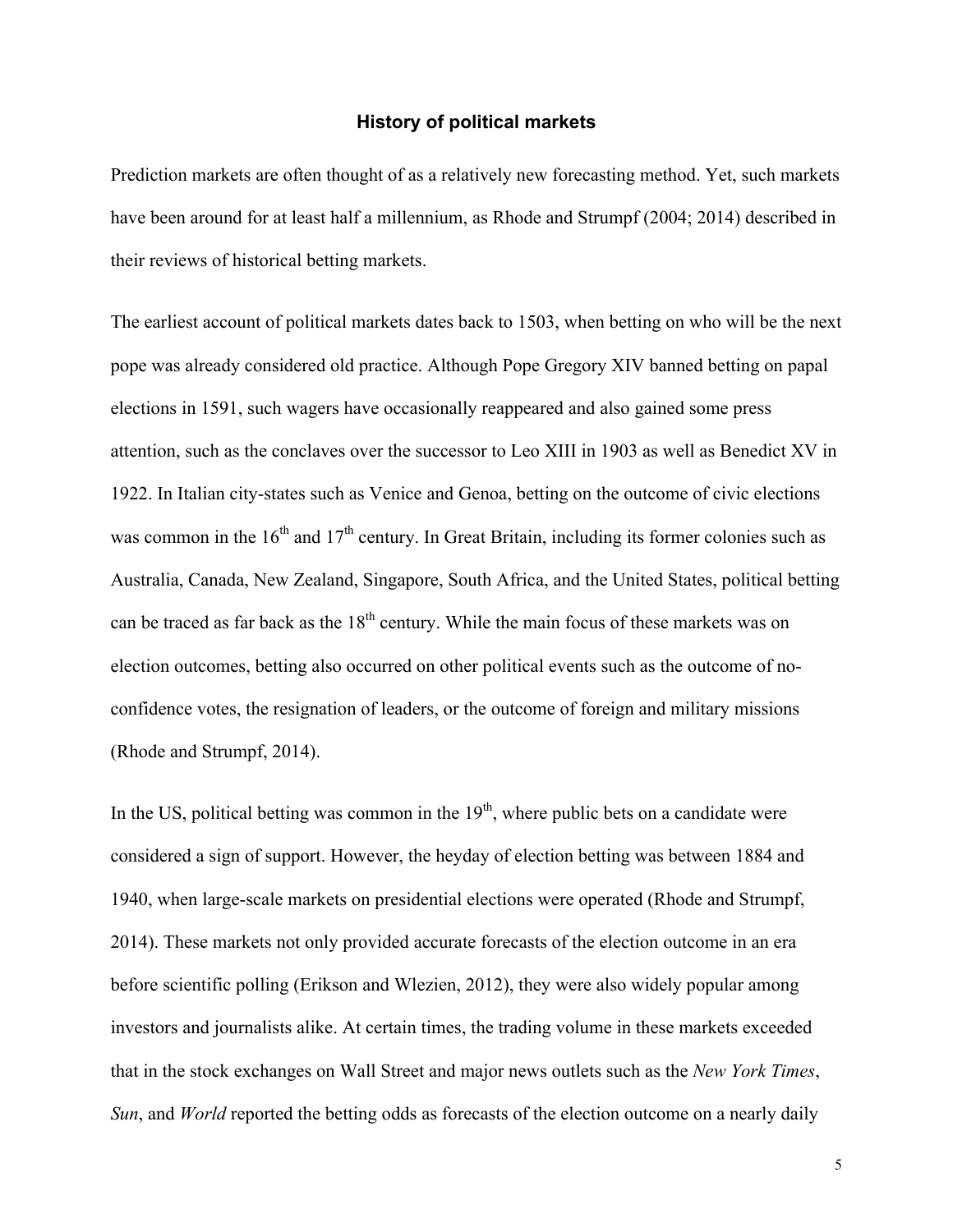basis. However, political markets began to disappear after 1940 due to a number of reasons. First, moral concerns associated with betting on political outcomes arose, second, opinion polls became popular as an alternative method for predicting election results, and, third, other gambling opportunities such as horse race betting became available (Rhode and Strumpf, 2004).

Modern day online prediction markets first appeared in 1988, when the University of Iowa launched the Iowa Electronic Markets (IEM) to predict the US presidential election of the same year (Forsythe et al., 1992). The accuracy of the market's forecasts ignited the interest of researchers in different fields. Since the mid-1990s, various studies have tested the predictive validity of prediction markets in areas other than political forecasting, for example, for forecasting sports events or business figures. A second boost in prediction markets' popularity can be traced back to two events in the early-2000s. The first refers to the cancellation of the Policy Analysis Market in 2003, a project funded by the Unites States' Defense Advanced Research Project Agency (DARPA), whose goal was to improve existing intelligence institutions by predicting military and political instability around the world. Ironically, it was the decision to cancel the project due to ethical concerns with betting on political events (e.g., terrorist attacks), which attracted broad media coverage and thus made a broad public aware of prediction markets (Hanson, 2007). The second event was the publication of James Surowiecki's (2004) bestselling book *The Wisdom of Crowds*, in which he describes prediction markets as an efficient means to harness collective intelligence. Shortly after, prediction markets were listed on the *Gartner Hype Cycle* and soon major business consultancies saw them as an emerging trend. However, empirical studies found little evidence that prediction markets outperform alternative methods for business forecasting (Graefe, 2011), which is one of the reasons why prediction markets have not made it to regular adoption in companies (Wolfram, 2015). In comparison, prediction markets have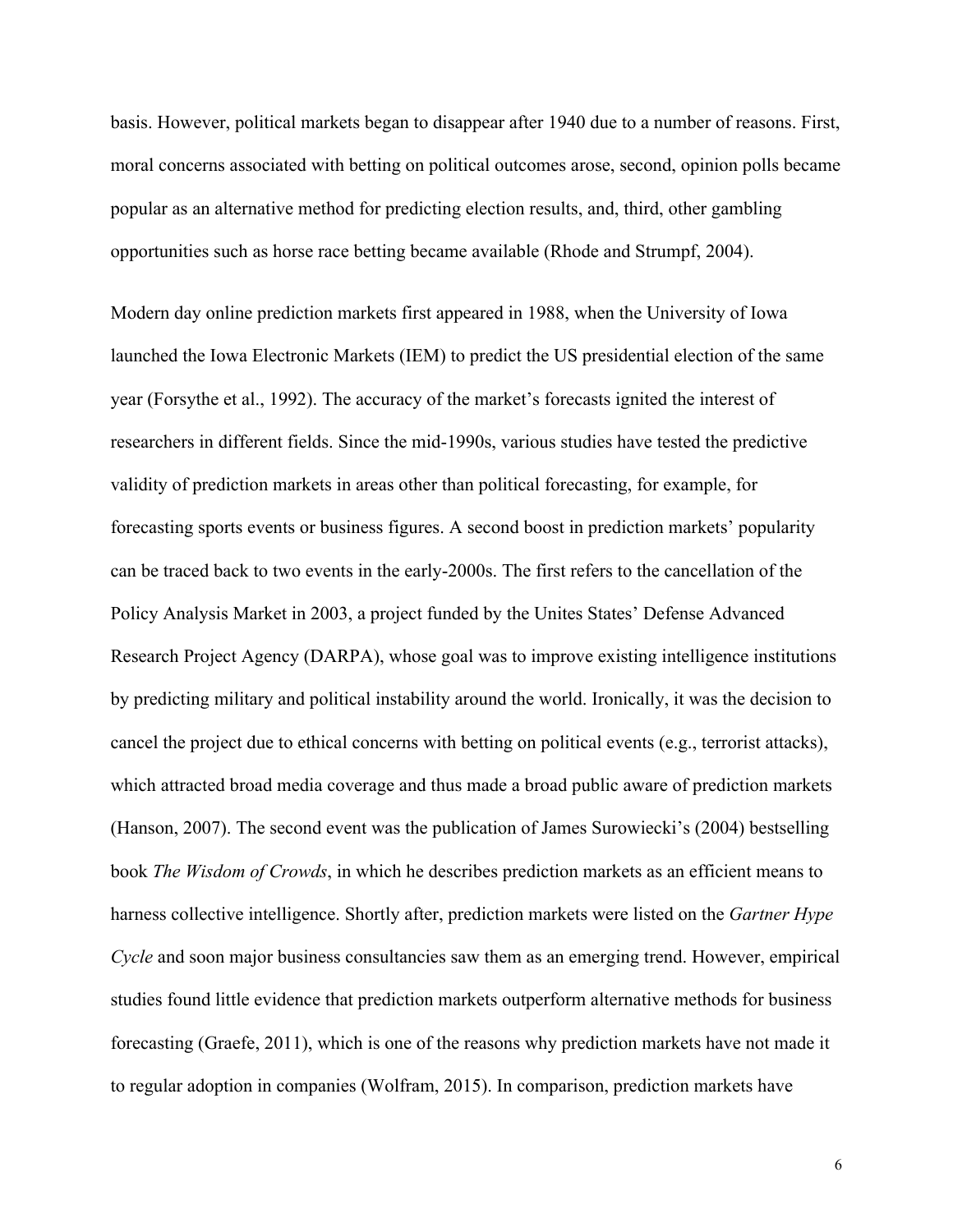become an established method in modern day election forecasting, most likely due to their ability to provide more accurate predictions than vote intention polls.

### **Market design**

This section describes two types of contracts that are most common for forecasting political events (winner-take-all and index contracts) and discusses critical questions of market design, such as how to define the prediction event and how to motivate participation.

## **Contract types**

Prediction markets enable participants to buy and sell contracts whose payoff depends on the outcome of a future event. Once the outcome is known, participants are paid off in exchange for the contracts they hold. The choice of a specific market type depends on what is being forecast, for example, whether the goal is to predict one-off events or continuous outcomes.

Winner-take-all contracts allow for obtaining a probability estimate of whether or not an outcome will occur. Such contracts are the most popular type of prediction market and are, for example, used to predict election winners. Imagine a contract that pays off \$1 if candidate A wins the election and \$0 otherwise. Then, a contract price of \$0.55 for 'candidate A' means that the market predicts that the candidate has a 55% chance to win the election. If a participant believes that candidate A's chance to win is higher, say 70%, she would buy contracts for any price less than \$0.70. Assume she bought 10 shares at a price of \$0.55 per share and candidate A eventually won the election. Then, she would have made a profit of \$4.5 (=10\*[\$1-\$0.55]).

Index contracts allow for predicting numerical outcomes, such as vote-shares in an election. The payoff of index contracts is not known a priori but depends on the final value of the target criterion. Imagine a contract pays off \$0.01 times the final vote share received by candidate A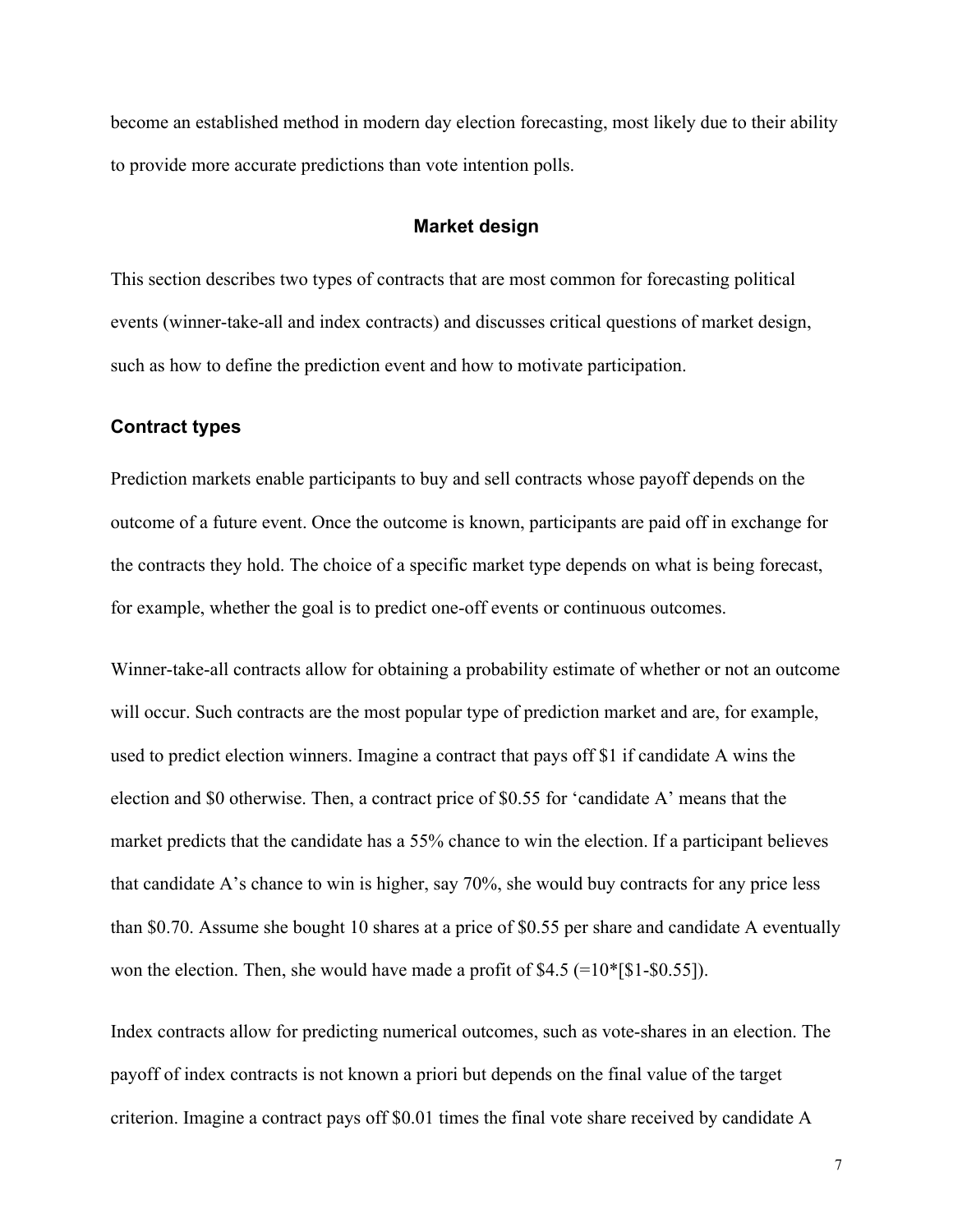and the contract currently trades at \$0.51 per share. This means that the market predicts candidate A to receive 51% of the vote. If a participant believes that candidate A's final vote share will be higher, he would buy that contract. Assume he bought 100 shares at a price of \$0.51 per share. Furthermore, assume candidate A eventually received 48% of the vote and the contract thus paid off \$0.48 per share. In this case, the market participant would have lost \$3  $(=100*$ [\$0.48-\$0.51]).

Both types of contracts are implemented in the IEM's U.S. presidential election markets: a winner-take-all market to predict the winner of the popular vote and a vote-share market to predict the popular two-party vote shares of the Republican and Democratic candidates.

# **Contract definition**

Regardless the implemented contract types, it is important to clearly define the rules for settling a contract. For instance, when it comes to US presidential elections, it has to be clear whether the winner will be judged based on the popular (as done by the IEM) or the electoral (As done by Betfair) vote.

The following example shows how poorly designed contracts may alienate market participants. In 2006, Tradesports.com offered a contract that aimed to predict whether North Korea would launch a long-range missile that leaves its airspace by July  $31<sup>st</sup>$ . When, on July  $4<sup>th</sup>$ , news that North Korean missiles dropped in the Sea of Japan made worldwide headlines, market participants who had bet that this would happen thought they had won. There was a problem, however. The contract had specified the U.S. Department of Defense as the official source of information for judging the event's outcome, which never published a formal statement on the missile tests. As a result, Tradesports rewarded traders who bet *against* the missile launch, a decision that frustrated those who made correct predictions (Graefe, 2008).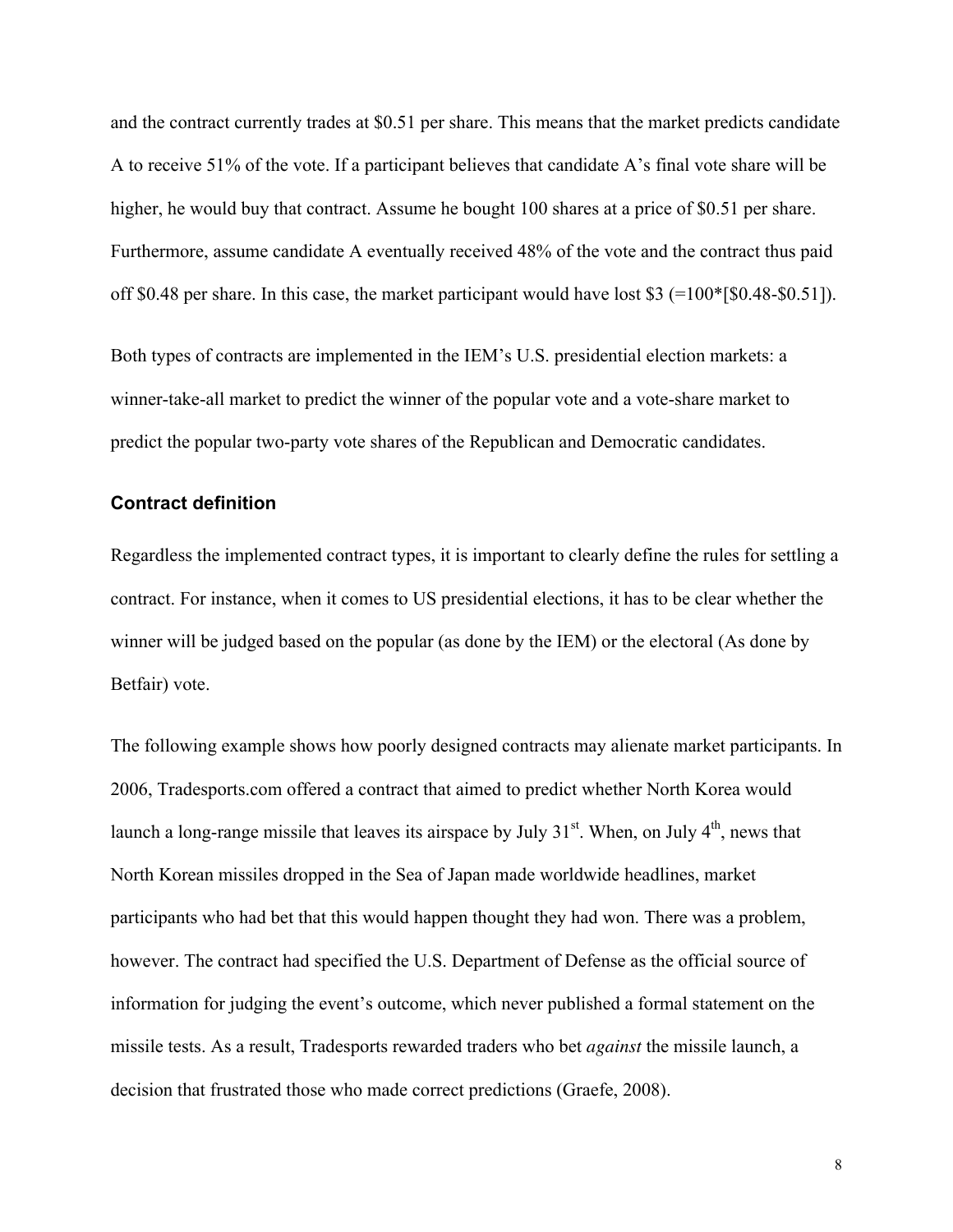Another important issue when setting up a contract is whether or not participants actually possess valid information. Like any other judgmental forecasting method, prediction markets will fail if no relevant public information exists that could be aggregated. Sunstein (2006: 134-137) summarized several cases in which prediction markets failed to provide accurate forecasts, such whether people would resign from (and be nominated to) the US Supreme Court or whether weapons of mass destruction would be found in Iraq. Vaughan Williams and Paton (2015) provided additional evidence in their analysis of betting odds from papal conclaves from 1503 to 2013. In seven of the ten conclaves for which odds were available, the markets failed to predict the next pope.

#### **Incentive scheme**

Prediction markets provide performance-based incentives and thus are expected to motivate participation and truthful information revelation. The most straightforward way is to allow participants to invest real money. However, the law in many countries prohibits such real-money markets. An alterative is to use play money and to award prizes to the best performing participants based on rankings of, for example, their portfolio value. Research on the relative performance of play-money and real-money markets is limited and inconclusive. While one study found no differences in accuracy for sports events (Servan-Schreiber et al., 2004), two studies found real-money markets to be more accurate than play-money markets (Rosenbloom and Notz, 2006; Deimer and Poblete, 2011). One concern with play-money markets is that participants cannot lose money, which may open doors to market manipulation, which I discuss in the following section.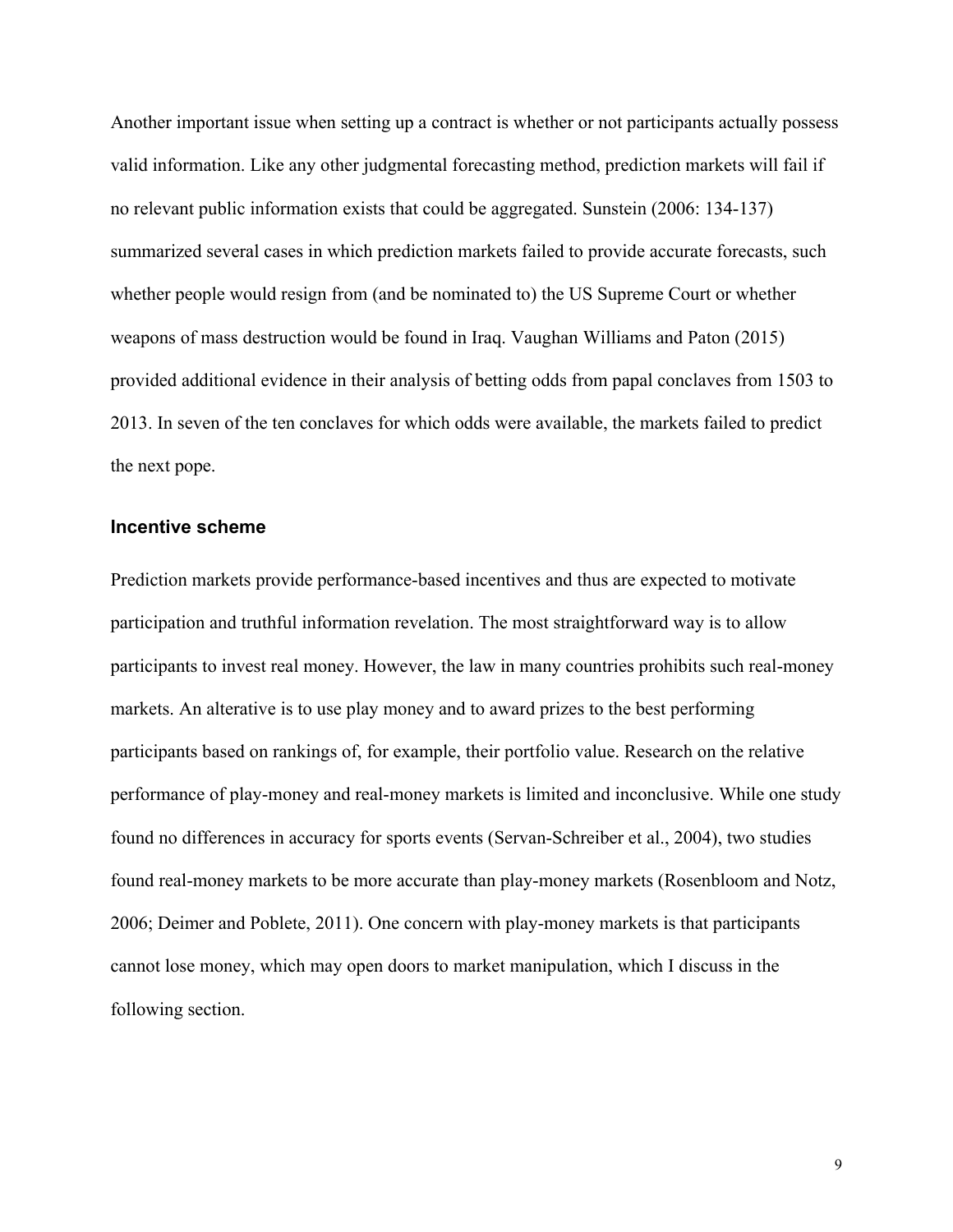## **Markets vs. expectation surveys**

Prediction markets use the price system of the market to aggregate people's expectations regarding the outcome of a future event. Thus, the method is closely related to expectation surveys, which simply ask people to make a prediction of what will happen. This section discusses important similarities and differences between both methods, which are summarized in Table 1.

|                                   | <b>Prediction Market</b> | <b>Expectation Survey</b> |
|-----------------------------------|--------------------------|---------------------------|
| Information aggregation           |                          |                           |
| Timing                            | Continuous<br>One-shot   |                           |
| Aggregation mechanism             | Price system             | Statistics (Mean)         |
| <b>Incentives</b>                 |                          |                           |
| Participation                     | Yes                      | No                        |
| Information seeking               | Yes                      | No                        |
| Truthful information revelation   | Yes                      | No                        |
| <b>Participants</b>               |                          |                           |
| Entry                             | Open                     | By invitation             |
| Selection                         | Self-selected            | Random                    |
| Sample                            | Non-representative       | Representative            |
| <b>Vulnerable to manipulation</b> | Yes                      | No                        |

## **Table 1: Comparison of prediction markets and expectation surveys**

# **Information aggregation**

Surveys are one-off activities that need to be triggered and that provide results at a certain point in time. Thus, they cannot aggregate information in real-time and are therefore less useful in situations where new information may become available frequently or suddenly.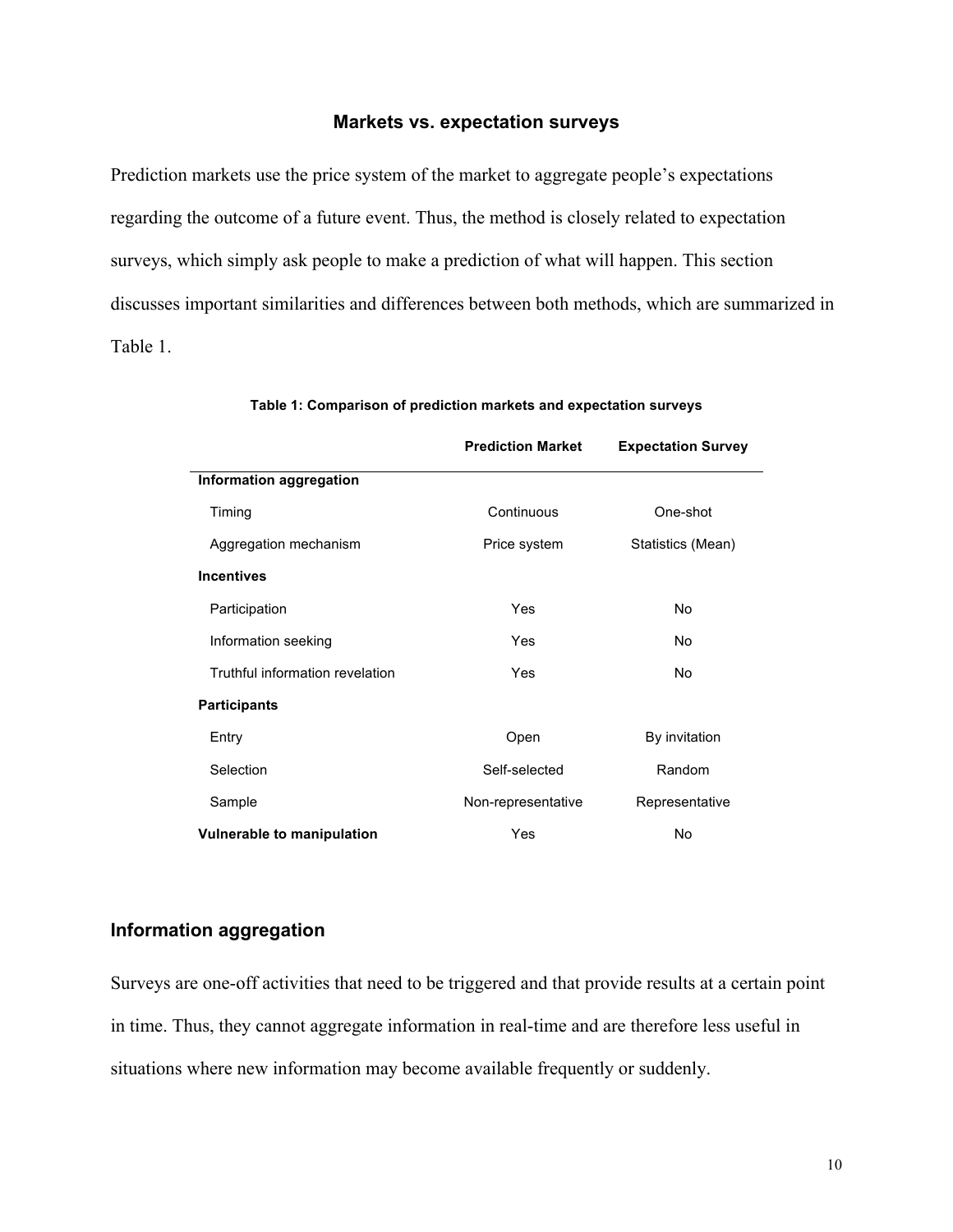In comparison, prediction markets use the price mechanism of the market to aggregate information. Thereby, the market price reflects the combined expectations of all participants at any time. Since markets are continuously open for participation, they have the potential to instantly and automatically incorporate new information into the forecast.

This feature is often proclaimed as one of the method's major advantages. Snowberg et al. (2013) describe the reaction of a contract traded at Intrade to the killing of Osama bin Laden as an illustration of how fast prediction markets can incorporate new information. This contract tracked the probability that bin Laden would be captured or killed by December  $31<sup>st</sup>$ , 2011. When Keith Urbahn, former chief of staff to Defense Secretary Donald Rumsfeld, posted on his Twitter account that he heard bin Laden was killed, the market forecast rose within 25 minutes from 7% to nearly 99%; eight minutes later, the first media outlets announced the news. However, in their analysis of betting on the 2013 papal conclave, Vaughan Williams and Paton (2015) concluded that the Betfair prediction market failed to sufficiently and quickly incorporate information that became available over the course of the conclave.

## **Incentives**

Traditional surveys provide no incentives for participation. While some people might feel an intrinsic motivation or moral obligation to participate in surveys, many people may regard participation as a loss of time. Furthermore, surveys do not motivate participants to actively search for information or to reveal their true beliefs. As a result, respondents' expectations may be influenced by their preferences. For example, when being asked to predict who will win an election, people may be inclined to name their preferred candidate. This bias, which is known as wishful thinking, is long known to be common and occurs in all types of elections, from local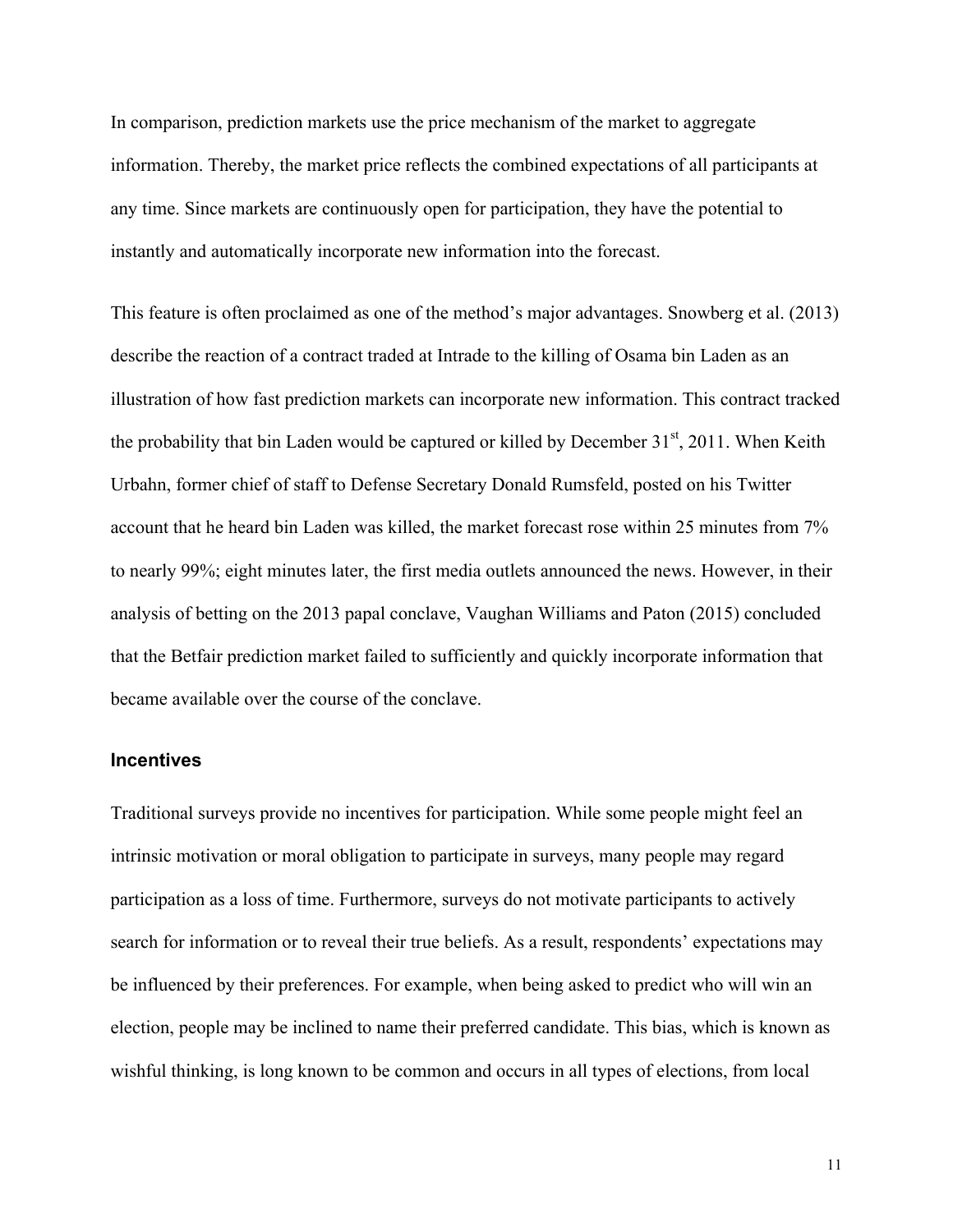referenda to national elections, and across various countries; see Miller et al. (2012) for an overview of recent research on wishful thinking.

In comparison, prediction markets offer several theoretical advantages over traditional surveys, as they provide incentives for participation, information seeking, and truthful information revelation. Since market participants can win or lose money based on the accuracy of their individual predictions, they should only become active if they think that the current prediction is incorrect. For the same reasons, market participants have an incentive to actively look for information, which may help them to improve the market forecast, and to reveal their true beliefs. For example, regardless of which candidate they support, participants should truly reveal whom they expect to win.

However, empirical evidence suggests that the incentives provided by prediction markets may not always be sufficient to overcome wishful thinking. Forsythe et al. (1999) analyzed trading behavior in the 1988 U.S. presidential election vote-share market and the 1993 Canadian House of Commons Market, both operated by the IEM. They found that participants in both markets exhibited wishful thinking. In particular, participants bought more shares of their preferred candidates and sold more shares of candidates that they did not support. Rothschild and Sethi (2015) provided additional evidence in their analysis of individual trading data in Intrade's 2012 US presidential election winner market. The authors found that 94% of traders, who accounted for 69% of the total trading volume, (almost) exclusively held shares of either Obama or Romney. While the data did not provide information about which candidate a trader supported, the results provide a strong indication for the existence of wishful thinking.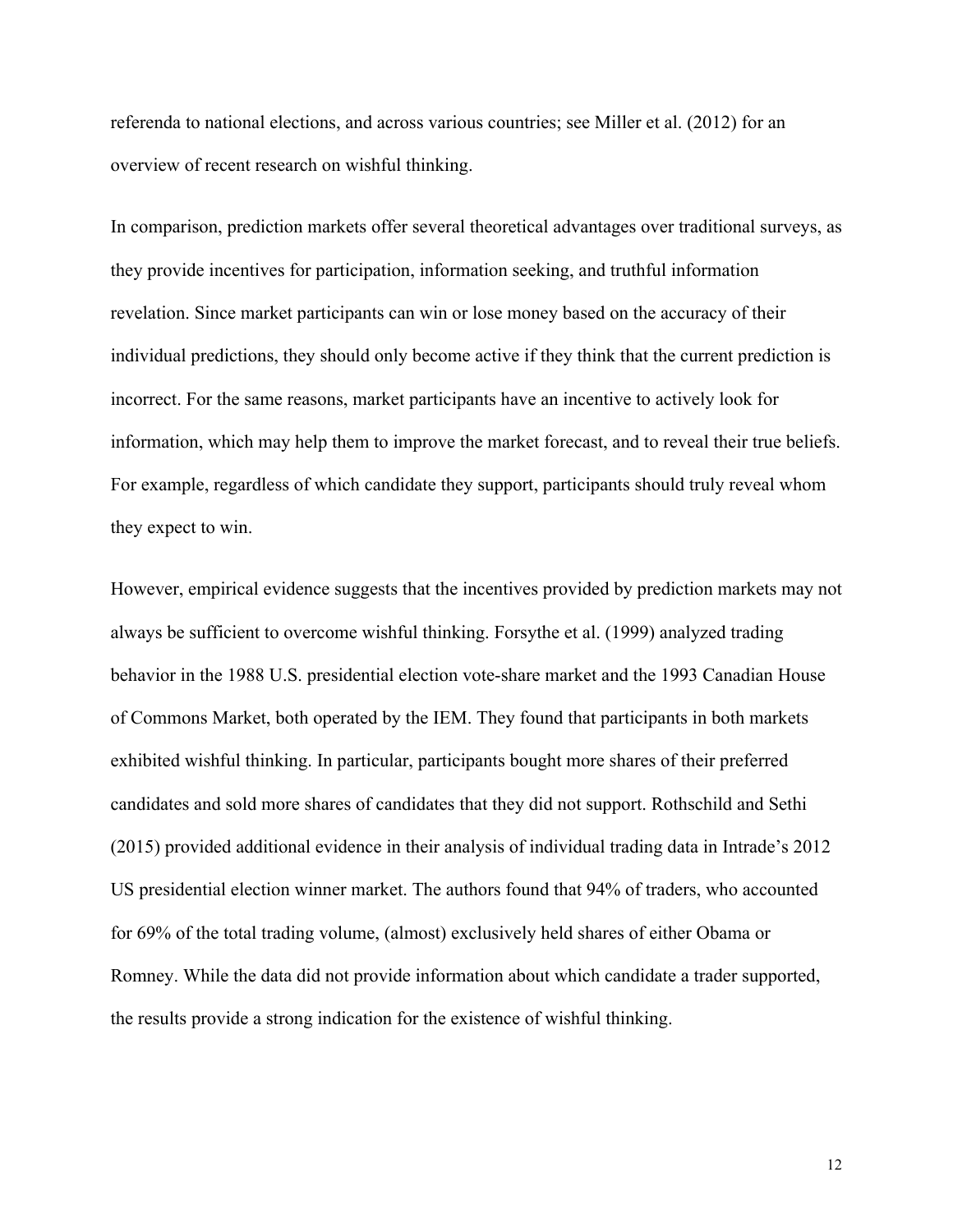## **Participants**

Participants in prediction markets are often referred to as "self-selected experts." The underlying assumption is that the incentive mechanism should make sure that only people who think that they know better than the market as a whole become active. While it is technically possible to restrict participation to a certain group of people, most markets are open for anyone to participate. Not surprisingly then, participants do not form a representative sample of the population, as not all people are equally likely to participate in prediction markets. For example, a study on the 1988 IEM found that participants were predominantly white, male, well educated, and belonged to middle and upper income categories. In addition, participants tended to be more Republican and less independent in their partisan leanings, and were more politically active than the general public (Forsythe et al., 1992).

The likely reason for the bias towards higher educated participants is that many people lack the understanding of how markets work and, in particular, how to translate their expectations into a market price. One laboratory experiment asked participants how satisfied they were with participating in one of four judgmental forecasting methods: prediction markets, the Delphi method, nominal groups and traditional face-to-face meetings. Prediction markets were rated least favorable. In particular, market participants were least satisfied with the process and rated the method highest in terms of difficulty of participation (Graefe and Armstrong, 2011). While this finding suggests that prediction markets are unsuitable for involving a representative sample of participants, more research on how people perceive participation in prediction markets would be valuable.

In comparison, expectation surveys aim to obtain responses from a random and representative sample of the population. However, the fact that response rates in traditional phone surveys have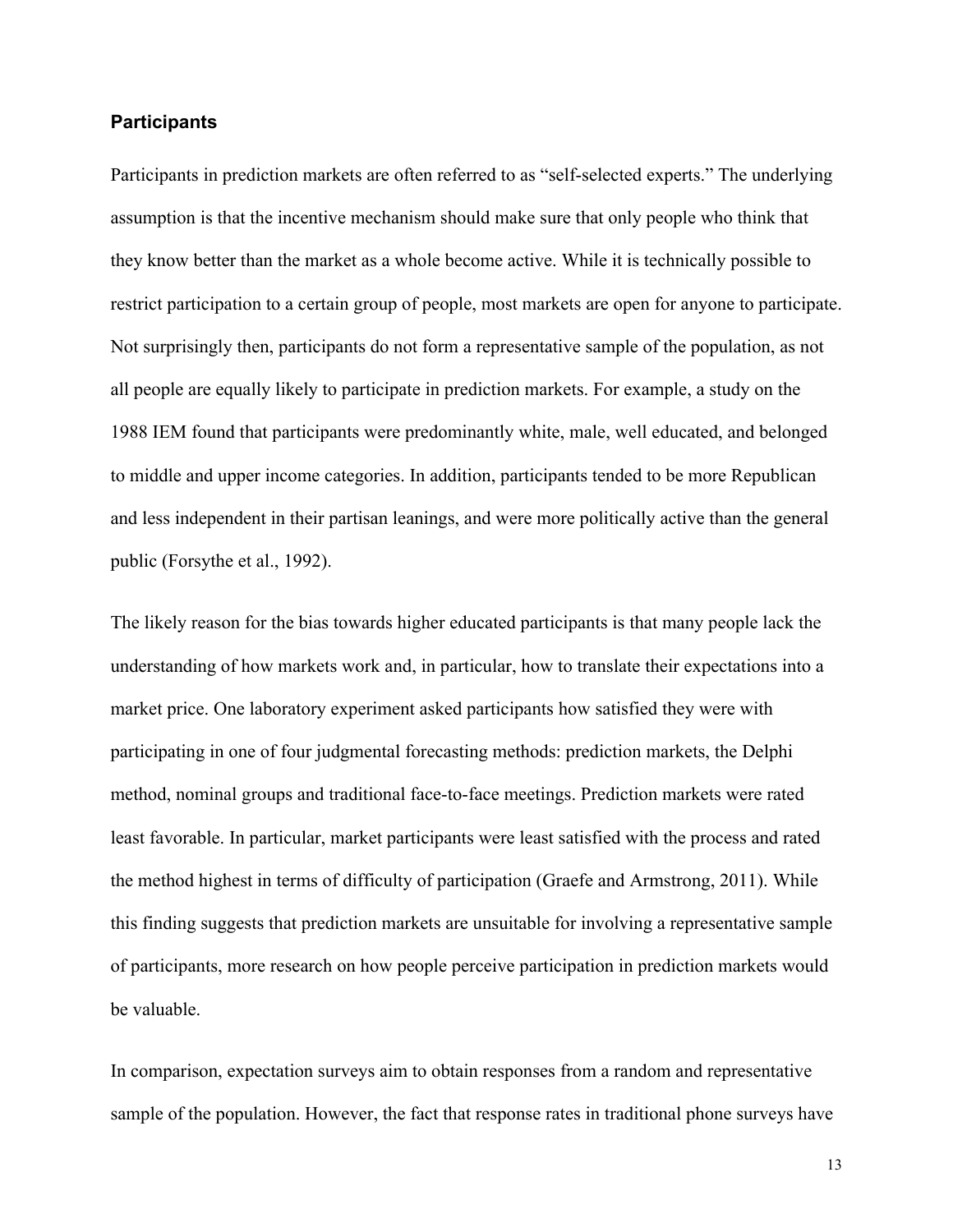decreased below ten percent in recent years (Kohut et al., 2012) has raised doubts about the representativeness of survey samples (Wang et al., 2015). For example, some people may not answer calls from unknown numbers and may not be reachable by phone at all. Or, people who did answer the phone may be unwilling to participate, for example, if they support unpopular parties or candidates (Noelle-Neumann, 1974). As a result, those who chose to participate may not form a representative sample.

#### **Manipulation**

In contrast to surveys, where each respondent achieves equal weight, the weight of an individual participant's opinion in prediction markets depends on his budget and can thus vary widely across traders. For example, Rothschild and Sethi (2015) found that in Intrade's 2012 US presidential market, a single trader accounted for one quarter of the total money on Romney. The possibility for a single participant to invest large amounts of money brings along the potential to influence market prices, which is concerning with regards to market manipulation. That is, certain (groups of) participants may attempt to manipulate the market forecast in order to affect perceptions of the state of the race and thus to influence the election outcome. For example, in times where prediction markets increasingly gain the media's attention, manipulators could try to increase a candidate's predicted chance of winning in order to motivate support, increase turnout, or alter voting preferences. The underlying logic is that voters may change their preferences in favor of the candidate who is most likely to win, which is known as the so-called bandwagon effect (Simon, 1954). That said, research to date is inconclusive as to how forecasts affect turnout and voting preferences.

Early evidence on whether prediction markets are vulnerable to manipulation is mixed. While some studies showed that manipulation has not been successful historically (Rhode and Strumpf,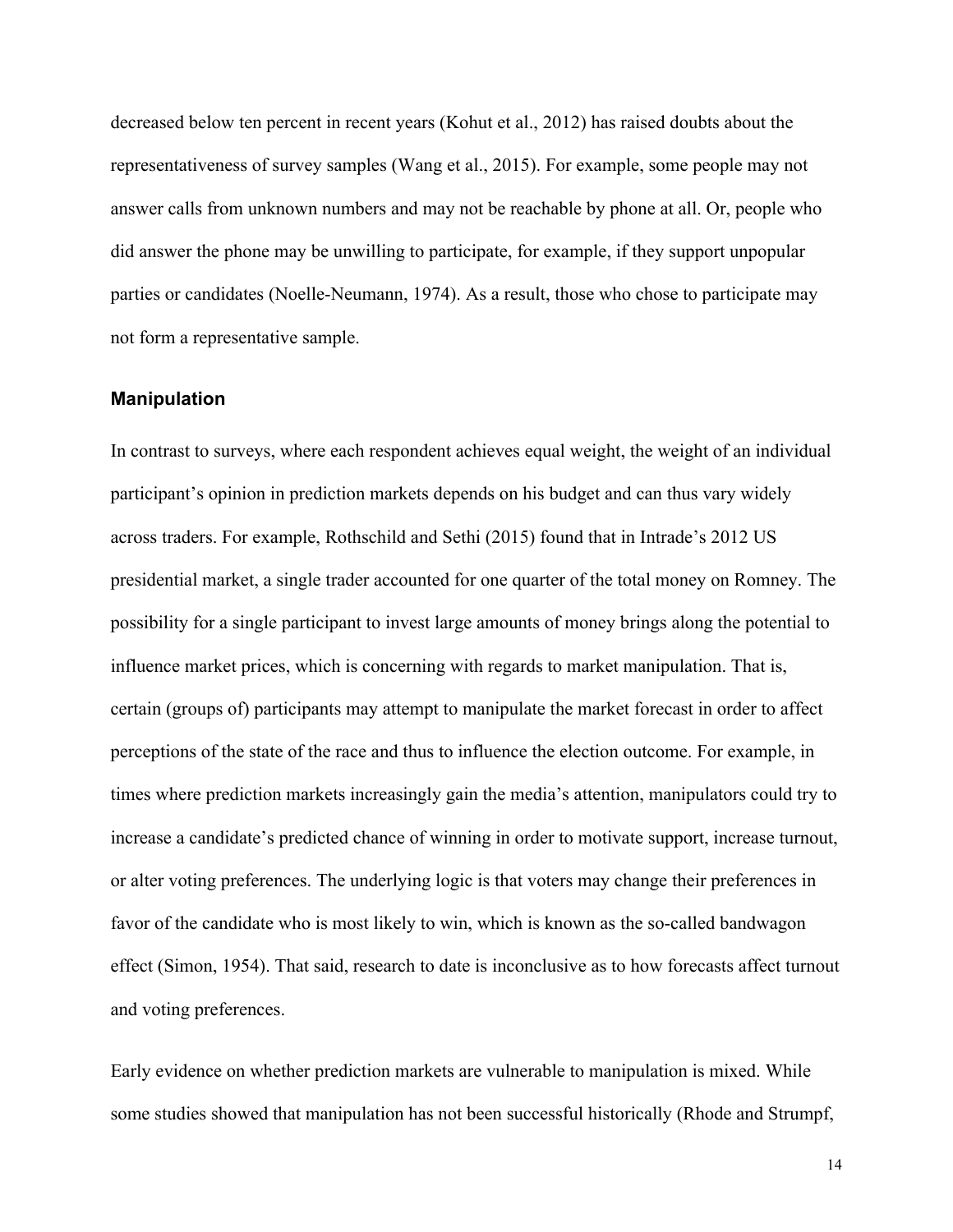2004), in the laboratory (Hanson et al., 2006), or in the field (Camerer, 1998), one study reported successful manipulation attempts (Hansen et al., 2004). In their review of studies of price manipulation, Wolfers and Zitzewitz (2004) concluded that, besides a short transition phase, none of the known attacks had a noticeable influence on the prices.

However, recent experience suggests that manipulation is a concern. Rothschild and Sethi (2015) showed that the single trader who invested large amounts of money to back Romney had a lasting effect on the contract's market price. Over the last months before the election, the price of Intrade's Obama contract was consistently between five and ten percentage points lower than the respective contract on a competing exchange. While this presumed manipulation came at a price (the trader lost close to seven million dollars), the loss is negligible compared to the cost of a US presidential campaign. As put by Rothschild and Sethi (2015: 24), "a media narrative could be manipulated at a cost less than that of a primetime television commercial."

Manipulation appears to be an even bigger concern in play-money markets, in which there is no monetary cost to manipulation, as participants cannot lose money. A market that aimed to predict the parties' vote shares in the 2013 German election provides an example. During the four months leading up to the election, this market's forecast for the Alternative for Germany (AfD), a right-wing euroskeptic party that was just founded a few months earlier, was unrealistically high. At times, the market predicted that the AfD would gain more than 25% of the vote, which was more than ten times the party's polling numbers. On Election Eve, the market predicted the AfD to receive nearly 14%. In comparison, the party polled on average a bit above 3% and the average of five other prediction markets forecast a vote share of 4.7%, which was exactly the party's final vote share achieved in the election. Interestingly, of the six available prediction markets, this market that predicted extraordinary high vote shares for the AfD was the only one whose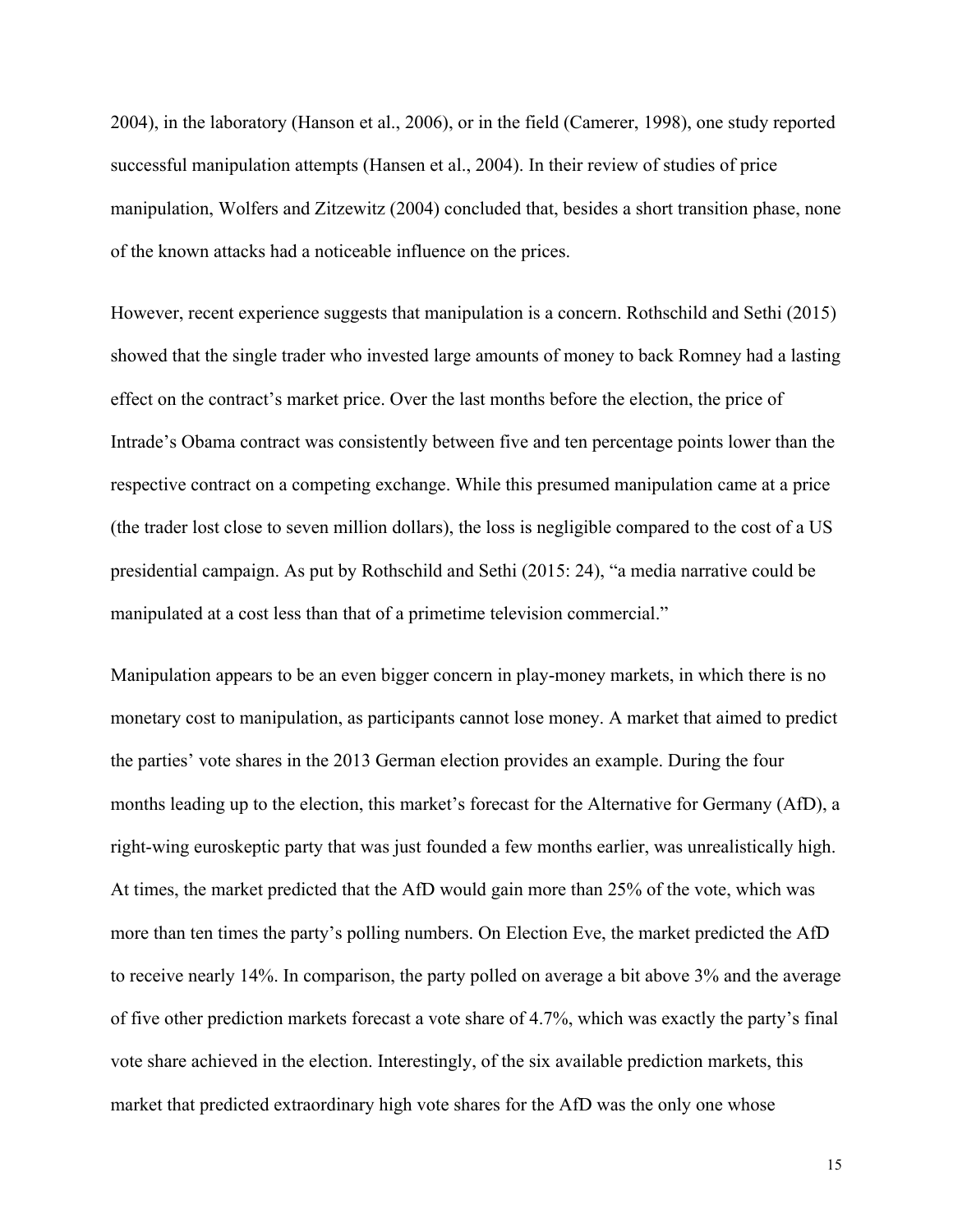forecasts were reported by a prominent news outlet. The Handelsblatt, a leading German business newspaper, sponsored the market and regularly reported its forecasts on their website. It thus appears likely that AfD supporters hijacked the market to create media attention and to influence public perception of the party's strength.

### **Market accuracy**

This section reviews the relative accuracy of prediction markets for forecasting numerical election outcomes, such as the vote shares or number of seats gained by parties in an election. As shown in Appendix I, data were collected for 44 elections in eight countries: Austria  $(N=10)$ , Canada (2), Germany (20), Netherlands (1), Norway (1), Sweden (1), Switzerland (1), and the US (8). To allow for a fair comparison, I only compared forecasts that were released around the same time. When forecasts were made for different forecast horizons, I averaged across the horizons. For each method, forecast error was measured in terms of the mean absolute error (MAE). The MAE is the absolute deviation of each party's predicted and final vote share, averaged across all parties. I then calculated the relative absolute error (RAE) of the prediction market forecast compared to the forecast error of the respective benchmark method. Values below 1 mean that the prediction market provided more accurate forecasts, values above 1 mean that the benchmark method was more accurate. The benchmark methods were established methods for election forecasting, namely polls, expert judgment, expectation surveys, econometric models, and method combination.

### **vs. polls**

The most common approach to forecast elections is to ask individual respondents for whom they intend to vote if the election were held today and to then use the aggregated response as a forecast for whom the electorate as a whole will vote. Such intention polls do not provide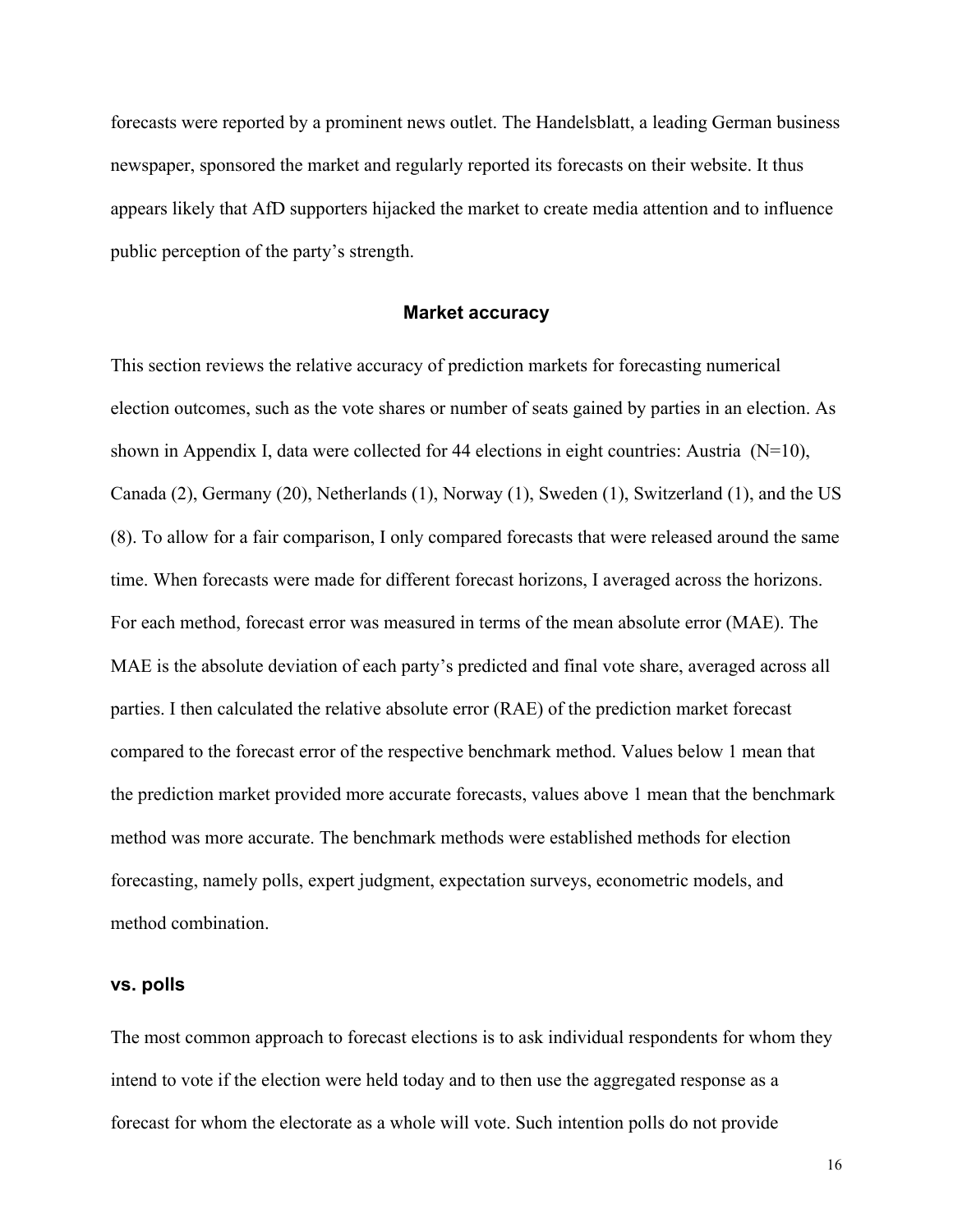predictions but rather snapshots of public opinion at a certain time; yet, polling results are commonly interpreted as forecasts of what will happen on Election Day (Hillygus, 2011). Research in forecasting shows that intentions can provide valid forecasts if respondents form a representative sample of the target population, have no reason to lie, and are unlikely to change their intention over time (Graefe et al., 2013). However, these conditions may not always hold when using intention polls for forecasting elections. First, response rates in traditional phone surveys have decreased below ten percent in recent years (Kohut et al., 2012), which undermines the assumption of random and representative samples. Second, respondents may not be willing to reveal their true intentions, or may abstain from participating in the survey in the first place, for example, if they support unpopular parties or candidates (Noelle-Neumann, 1974). Third, prior research suggests that people's vote intention often varies widely over the course of a campaign (Campbell, 1996; but see Gelman et al., 2016).

#### *Individual polls*

As a result, single polls often provide poor predictions, in particular if the election is still far away. Forecasts derived from single polls should thus be considered a weak benchmark to judge the accuracy of prediction markets. Table 2 shows the results of accuracy comparisons between prediction markets and individual polls from a total of 43 elections conducted in Austria, Canada, Germany, the Netherlands, Norway, Sweden, Switzerland, and the US.

Prediction markets achieved their best performance for forecasting the US presidential elections. In each of the seven presidential elections from 1988 to 2012, the markets outperformed the polls. On average across the seven elections, the market's RAE compared to the typical poll was 0.52. That is, the error of prediction markets was  $48\%$  (=1-0.52) lower than the respective error of the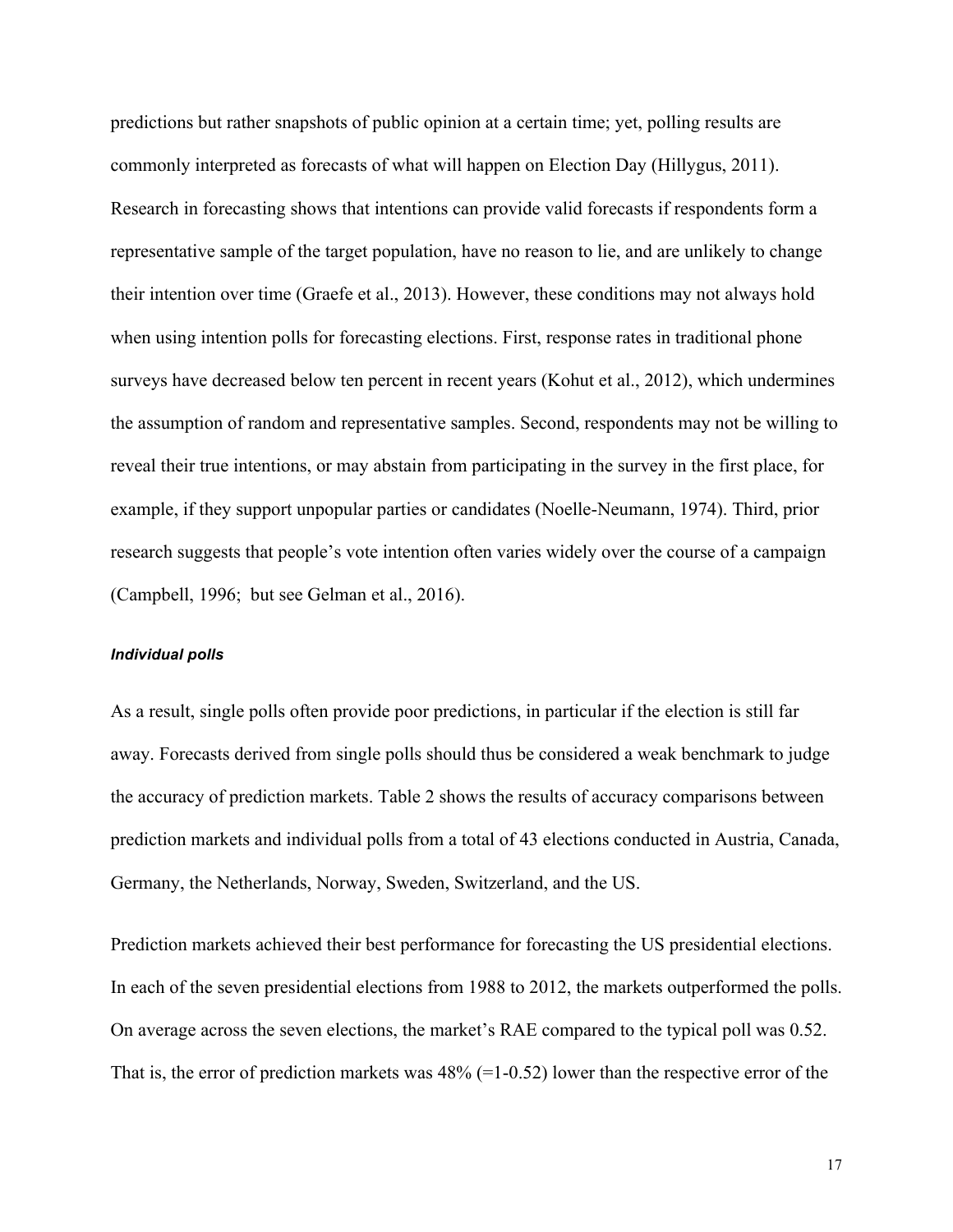typical poll. On average, prediction markets also outperformed polls in all other countries, except for Austria.

|                              |                                     |                        | No. of                   | <b>Relative</b><br>absolute<br>error | <b>Market accuracy</b><br>compared to | benchmark        |
|------------------------------|-------------------------------------|------------------------|--------------------------|--------------------------------------|---------------------------------------|------------------|
| <b>Benchmark</b>             |                                     | Country                | elections                | (RAE)                                | Higher                                | Lower            |
|                              |                                     |                        |                          |                                      |                                       |                  |
| Intentions                   | <b>Typical poll</b>                 | Sum / Weighted average | 43                       | 0.89                                 | 31                                    | 11               |
|                              |                                     | Germany                | 20                       | 0.91                                 | 15                                    | $\overline{4}$   |
|                              |                                     | Austria                | 10                       | 1.21                                 | 3                                     | $\overline{7}$   |
|                              |                                     | US                     | $\overline{7}$           | 0.52                                 | $\overline{7}$                        | $\mathbf 0$      |
|                              |                                     | Canada                 | 2                        | 0.74                                 | 2                                     | 0                |
|                              |                                     | Netherlands            | $\mathbf{1}$             | 0.96                                 | $\mathbf{1}$                          | 0                |
|                              |                                     | Norway                 | 1                        | 0.57                                 | $\mathbf{1}$                          | $\mathbf 0$      |
|                              |                                     | Sweden                 | 1                        | 0.90                                 | 1                                     | 0                |
|                              |                                     | Switzerland            | 1                        | 0.77                                 | 1                                     | $\mathbf 0$      |
|                              | <b>Combined polls</b>               | Sum / Weighted average | 18                       | 0.82                                 | 12                                    | 6                |
|                              |                                     | Germany                | 9                        | 1.03                                 | 4                                     | 5                |
|                              |                                     | US                     | $\overline{7}$           | 0.57                                 | 6                                     | 1                |
|                              |                                     | Canada                 | 1                        | 0.55                                 | 1                                     | 0                |
|                              |                                     | Sweden                 | 1                        | 0.94                                 | 1                                     | $\mathbf 0$      |
|                              | <b>Combined and projected polls</b> | US                     | 7                        | 0.83                                 | 4                                     | 3                |
|                              | <b>Typical expert</b>               | Sum / Weighted average | 8                        | 0.83                                 | 4                                     | 4                |
|                              |                                     | US                     | 6                        | 0.74                                 | 4                                     | $\boldsymbol{2}$ |
|                              |                                     | Germany                | 1                        | 1.09                                 | 0                                     | 1                |
| Expectations                 |                                     | Canada                 | 1                        | 1.07                                 | 0                                     | 1                |
|                              | <b>Combined experts</b>             | Sum / Weighted average | 7                        | 0.87                                 | 4                                     | 3                |
|                              |                                     | <b>US</b>              | 6                        | 0.79                                 | 4                                     | $\overline{c}$   |
|                              |                                     | Germany                | 1                        | 1.40                                 | 0                                     | 1                |
|                              | <b>Expectation surveys</b>          | Sum / Weighted average | 8                        | 1.08                                 | 5                                     | 3                |
|                              |                                     | <b>US</b>              | $\overline{7}$           | 1.06                                 | 5                                     | $\overline{c}$   |
|                              |                                     | Germany                | 1                        | 1.25                                 | 0                                     | 1                |
|                              | <b>Typical model</b>                | Sum / Weighted average | 8                        | 0.76                                 | 6                                     | 2                |
|                              |                                     | US                     | $\overline{7}$           | 0.66                                 | 6                                     | 1                |
| Models                       |                                     | Germany                | 1                        | 1.48                                 | 0                                     | 1                |
|                              | <b>Combined models</b>              | Sum / Weighted average | 8                        | 0.89                                 | 4                                     | 4                |
|                              |                                     | US                     | $\overline{\mathcal{I}}$ | 0.72                                 | 4                                     | 3                |
|                              |                                     | Germany                | 1                        | 2.04                                 | 0                                     | 1                |
|                              |                                     |                        |                          |                                      |                                       |                  |
|                              | PollyVote                           | Sum / Weighted average | 7                        | 1.28                                 | 2                                     | 5                |
|                              |                                     | US<br>Germany          | 6<br>1                   | 1.21<br>1.70                         | $\overline{c}$<br>$\mathbf 0$         | 4<br>1           |
| <b>Method</b><br>combination |                                     |                        |                          |                                      |                                       |                  |

# **Table 2: Forecast accuracy of prediction markets vs. alternative methods**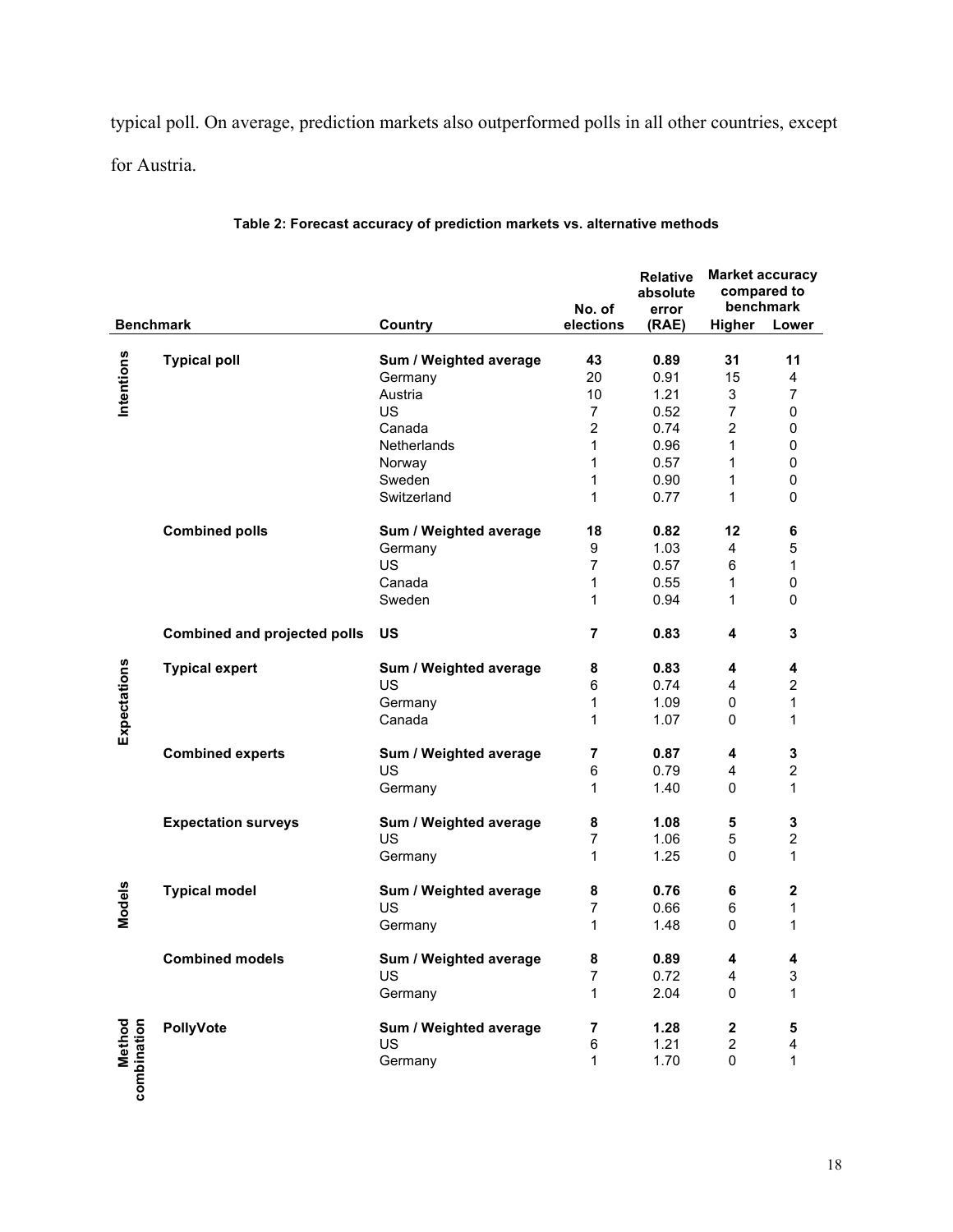Across all 43 elections, prediction markets were more accurate than polls in 31 elections, whereas polls provided more accurate forecasts in 11 elections (in one German election, prediction markets and the typical poll performed similarly). On average across the eight countries, weighted by the number of elections, prediction markets reduced the error of a typical poll by 11% (RAE:0.89).

### *Combined polls*

There is often high variance in the results of polls by different survey organizations, even if these polls were conducted at around the same time. Such variance can be caused by sampling problems, non-responses, and faulty processing (Erikson and Wlezien, 1999). One way to deal with this problem and to increase the accuracy of poll-based forecasts is to combine polls that were conducted at around the same time. The reason is that the systematic (and random) errors that are associated with individual polls tend to cancel out in the aggregate (Graefe et al., 2014b). The good news is that combining has impacted how people nowadays consume polls and online polling aggregators such as realclearpolitics.com and pollster.com have become increasingly popular (Blumenthal, 2014).

Table 2 shows evidence from empirical comparisons of combined polls and prediction markets. In 12 of the 18 elections for which data are available, prediction markets outperformed combined polls, whereas combined polls were more accurate in the three remaining six elections, five of which were conducted in Germany. On average, the error of prediction markets was 18% lower than the respective error of combined polls.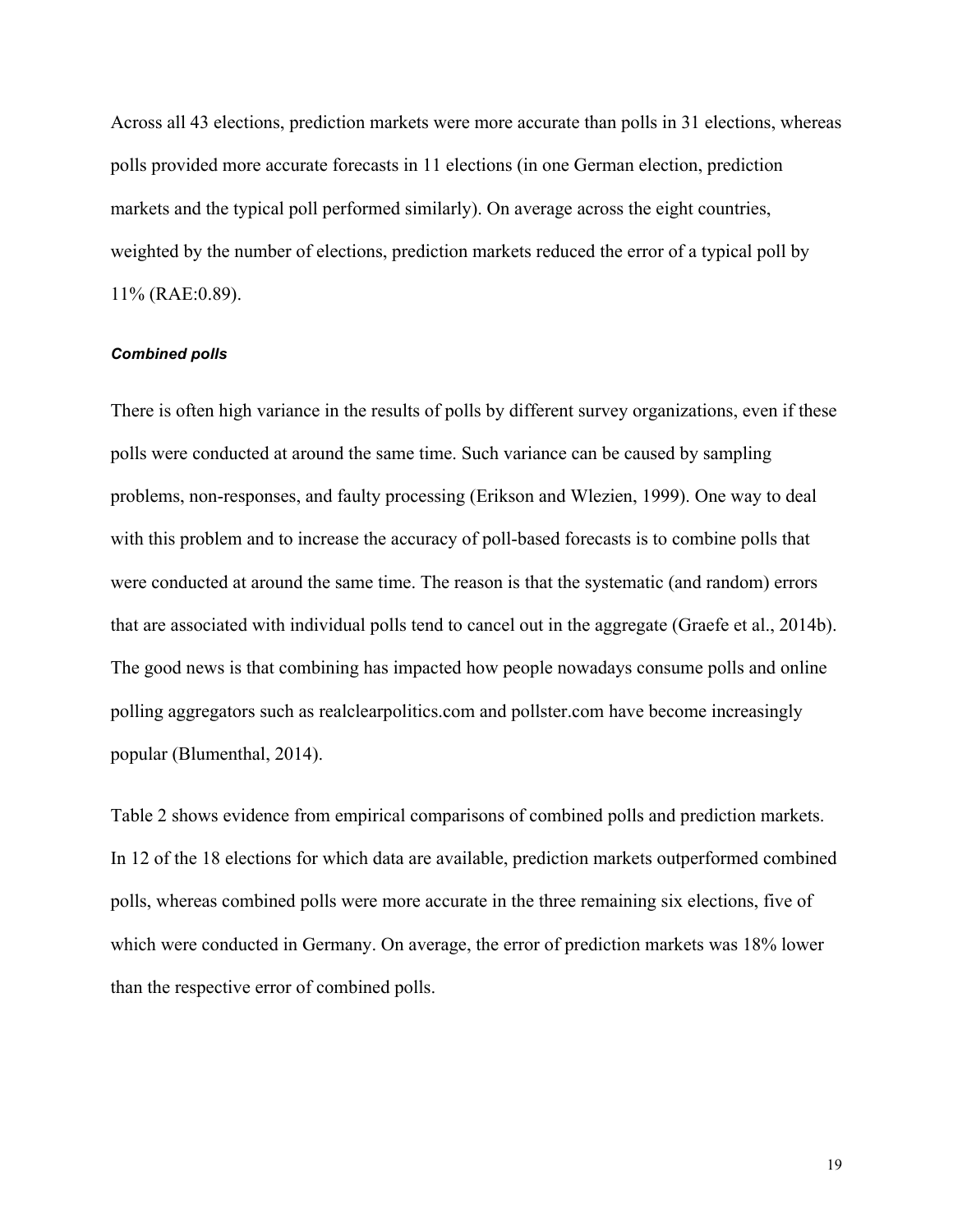## *Poll projections*

Polls conducted by the same survey organization, and by the polling industry as a whole, can fluctuate widely across the course of a campaign. The reason is that people's response behavior, in particular in early polls, is influenced by campaign events such as conventions (Campbell et al., 1992) and debates (Benoit et al., 2003). The effects of such events on the outcome of highvisibility elections such as U.S. presidential elections are limited, however. As the election nears, people are less influenced by the latest campaign events and have formed stable vote intentions based on a combination of information they have learnt during the campaign, such as the state of the economy, and their basic predispositions, such as ideology and party identification (Gelman and King, 1993). Therefore, it is not until shortly before Election Day that polls provide accurate forecasts.

However, researchers found ways for how to harness early polls for forecasting by calculating poll projections, as they are termed hereafter. Poll projections take into account the historical record of polls in order to make a forecast. For example, assume that the incumbent leads the polls by fifteen points in August. In analyzing historical polls conducted around the same time along with the respective election outcomes, one can derive a formula for translating August polling figures into an estimate of the incumbent's final vote share in November. This is commonly done by regressing the incumbent's share of the vote on his polling results during certain time periods before the election. Prior research found that such poll projections are more accurate than treating raw polls as forecasts (e.g., Erikson and Wlezien, 2008; Campbell, 1996).

One can also combine both strategies (i.e., combining polls and calculating poll projections) to generate poll-based forecasts. One study first calculated rolling averages of all polls that were published in a one-week period and then used these results to calculate poll projections (Graefe,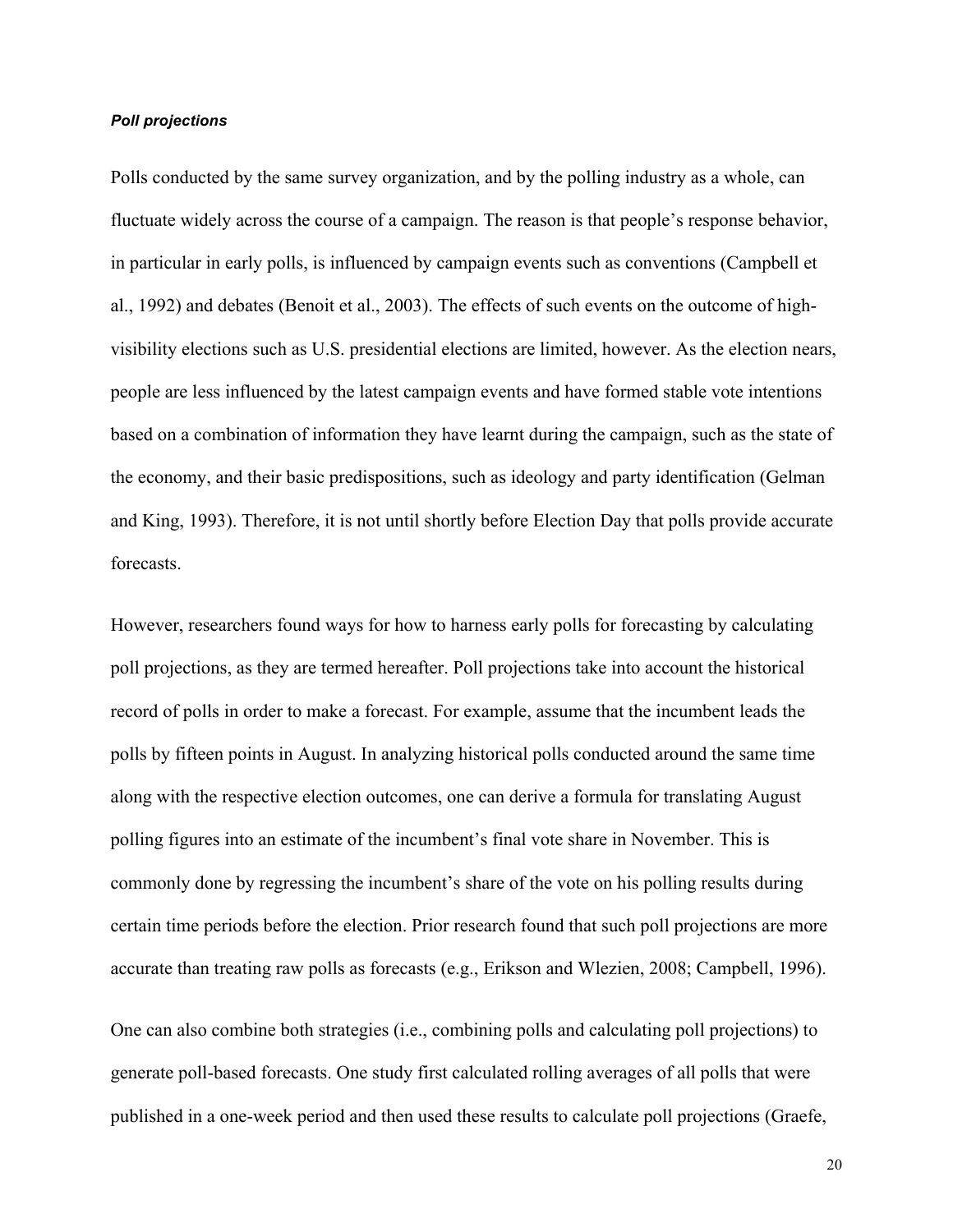2014). Table 2 compares the forecasts of such combined poll projections to prediction markets. Prediction markets were more accurate in four of the seven elections and reduced the error of combined poll projections on average by 17%.

### **vs. expectations**

### *Expert judgment*

Judgment of political insiders and experienced election observers were used to forecast elections long before the emergence of scientific polling (Kernell, 2000); and they still are. The common assumption is that experts have experience in reading and interpreting polls, assessing their significance during campaigns, and estimating the effects of recent or expected events on the aggregate vote. Given their omnipresence, surprisingly little is known about the relative accuracy of experts' judgment and prediction markets.

Table 2 compares the accuracy of prediction markets and individual and combined expert judgment. The relative performance of markets and individual experts is mixed in that each method provided more accurate forecasts in four of the eight elections for which data are available. However, only in the US did the prediction markets outperform individual experts. On average, the error of prediction markets was 17% lower than the respective error of the typical expert.

The comparison of prediction markets and combined expert judgment is limited to one German and six US elections, since only a single expert forecast was available for the Canadian case. The results are mixed. Prediction markets outperformed combined experts in four of the six US elections and thereby reduced error by 21%. In comparison, the markets performed poorly in the one German election, with an error 40% higher than the corresponding error of combined experts.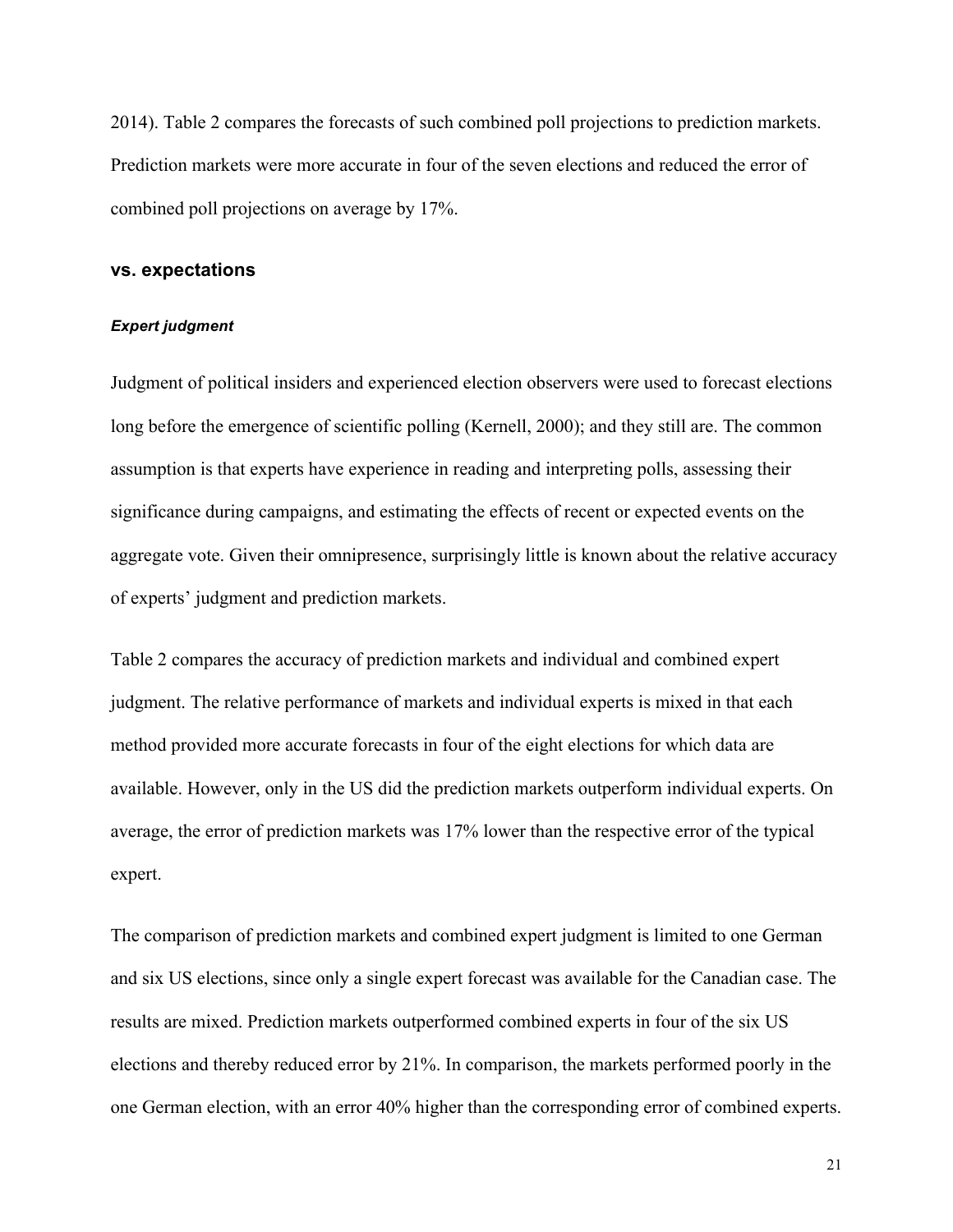On average across both countries, prediction markets reduced the error of combined experts by 13%.

#### *Expectation surveys*

Rather than utilizing responses to the traditional vote intention question, direct forecasts of the election outcome can be derived from responses to the vote expectation question, which asks respondents how they expect the election to turn out (Murr, this volume). The expectation question is usually kept simple by framing the election outcome as a selection problem. While the exact phrasing depends on the specifics of the particular electoral system, citizens are commonly asked to predict the candidate (or party) that will lead the government after the election. For example, the question in the American National Election Studies (ANES) asks respondents which candidate they expect to be elected president or who will win the election in their home state. The question in the British General Election Studies asks which party will get the most MPs or, alternatively, which party will win. The question in the German Longitudinal Election Study asks which coalition of parties will form a government.

The use of the expectation question in pre-election surveys goes back before the emergence of intention polling (Hayes, 1936) and scholars have long studied the question why certain people provide more accurate forecasts than others (Lewis-Beck and Skalaban, 1989; Lewis-Beck and Tien, 1999; Dolan and Holbrook, 2001). However, only recently, scholars have begun to study the value of vote expectation surveys as a method to forecast elections in countries such as Germany, Sweden, UK, and US (Lewis-Beck and Stegmaier, 2011; Murr, 2011; Murr, 2015; Rothschild and Wolfers, 2012; Graefe, 2014; Sjöberg, 2009; Graefe, 2015a). For example, one study compared the accuracy of the expectation question to polls, prediction markets, quantitative models, and expert judgment for predicting election winners and vote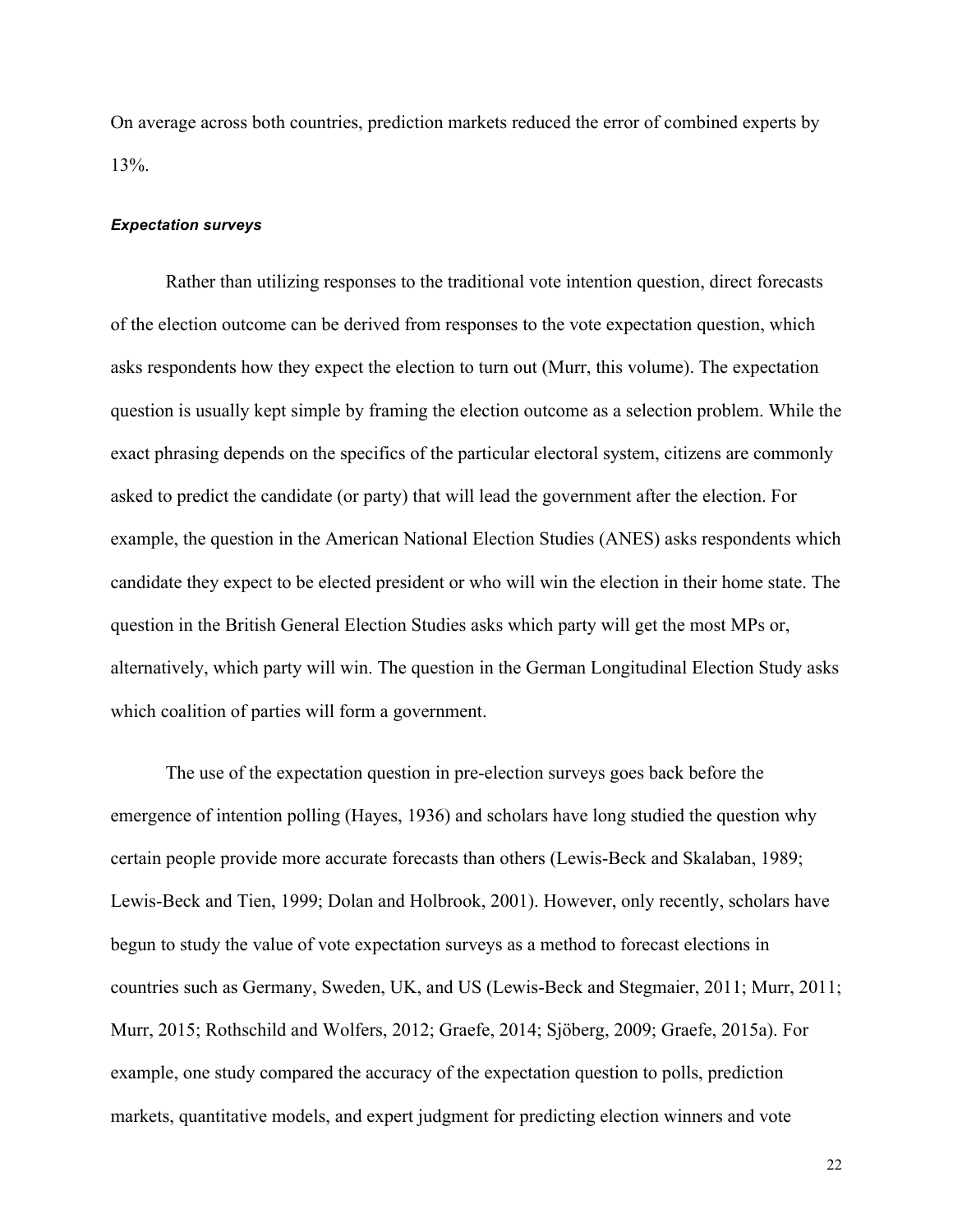shares in the seven US presidential elections from 1988 to 2012. Across the last 100 days preceding each election, responses to the expectation question correctly predicted the election winner with a hit rate of 92%, which was more accurate than the corresponding hit rate of polls (79% correct), prediction markets (79%), expert judgment (66%), and quantitative models (86%). When predicting vote shares, expectations were again most accurate on average (Graefe, 2014). Table 2 shows the results of this study for the relative performance of prediction markets and expectations. With an MAE of 1.7 percentage points, the error of prediction markets was on average 6% higher than the respective error of expectation surveys, even though markets outperformed expectation surveys in five of the seven elections. Another study compared the accuracy of prediction markets and expectation surveys for forecasting the 2013 German election. In this case, the error of prediction markets was 25% higher than the corresponding error of expectation surveys (Graefe, 2015a). Based on the weighted average across both countries, the error of prediction markets was 8% higher than the error of expectation surveys.

## **vs. quantitative models**

A common theory of electoral behavior is that elections are referenda on the incumbent's performance. That is, voters are expected to reward the government for good performance and punish the incumbent party otherwise. Since the late 1970s, economists and political scientists tested this theory by developing quantitative models to predict election results. Most models are based on multiple regression analysis of two to five predictor variables, which typically capture economic conditions, the incumbent's popularity, and how long the incumbent (party) controlled the government (Bélanger, this volume).

The development and testing of these models has become a well-established sub-discipline of political science and the models' forecasts are regularly published about two months prior to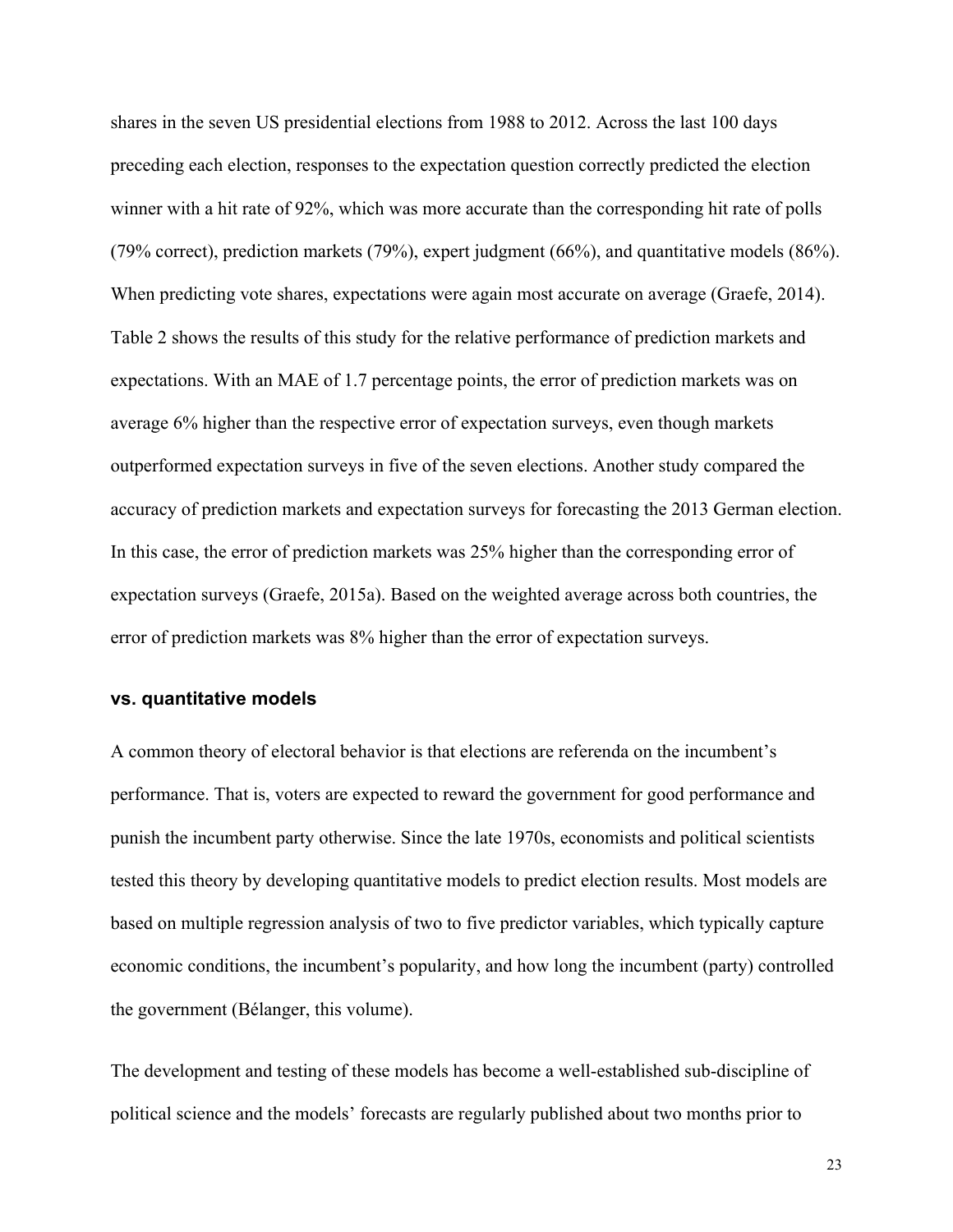Election Day in scientific journals. For example, forecasts from established models of US presidential election outcomes were published in special symposiums in *Political Methodologist* 5(2), *American Politics Research* 24(4) and *PS: Political Science and Politics* 34(1), 37(4), 41(4), and 45(4). These models predict the correct election winner most of the time. Across the six elections from 1992 to 2012, 34 of 39 forecasts of seven well-known models correctly predicted the winner. However, the models' performance in predicting vote shares is mixed. Their mean absolute error (MAE) was three percentage points, and ranged from zero to ten points (Graefe, 2014).

As shown in Table 2, prediction markets outperformed both individual and combined models in forecasting the US elections for which data were available, whereas in the 2013 German election, markets provided less accurate forecasts than both benchmarks (Graefe, 2015b). On average, prediction markets reduced the error of the typical model by 24% and the error of the combined model forecast by 11%.

# **vs. method combination**

As shown for combinations of forecasts from polls, expert judgment, and quantitative models, combining individual forecasts is an effective means to increase accuracy. Combining is beneficial because, first, it allows incorporating the different information sets included in the component forecasts. As a result, the combined forecast includes more information. Second, if the systematic and random errors of individual forecasts are uncorrelated, they cancel out in the aggregate. Therefore, combining is particularly valuable if one combines forecasts that use different methods and draw upon different information, as the underlying forecasts are likely uncorrelated (Armstrong, 2001).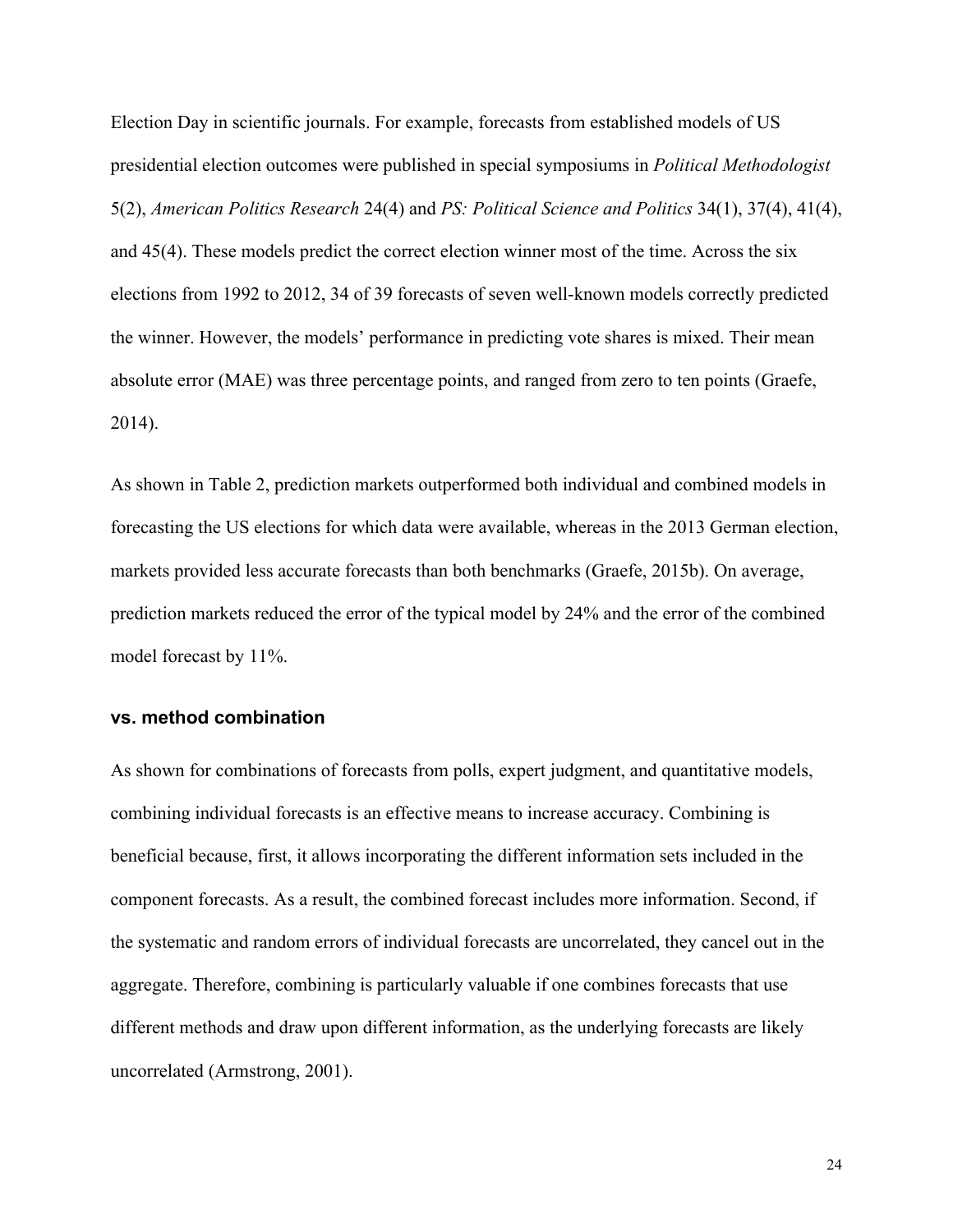The PollyVote project demonstrates the benefits of combining forecasts across different methods for predicting election outcomes. In averaging forecasts within and across four methods (polls, prediction markets, expert judgment, and quantitative models), the PollyVote has created highly accurate forecasts for the six US presidential elections from 1992 to 2012 (Graefe et al., 2014b; Graefe et al., 2014a) as well as for the 2013 German federal election (Graefe, 2015b).

Table 2 shows the relative performance of the PollyVote and prediction markets. The PollyVote outperformed prediction markets in four of the six US elections and in the 2013 German election. On average, the error of prediction markets was 28% higher than the corresponding error of the PollyVote.

### **Discussion**

Prediction markets are an effective means to forecast election. Evidence to date shows that markets often provide more accurate forecasts than established benchmark methods such as polls, quantitative models, and expert judgment. With data from 43 elections, the evidence is particular strong for the markets' relative accuracy compared to single polls. Markets outperform single polls in about three out of four elections, with an average error reduction of 11%. Most of these comparisons are based on the markets' final forecasts and the final pre-election polls from different pollsters. Thus, the comparisons focus on a time period when polls tend to provide fairly accurate forecasts. For longer-term forecasts, the advantage of prediction markets should increase further.

However, as noted above, single polls are generally a weak benchmark to assess the accuracy of a forecasting method. When comparing the relative accuracy of markets and polls, researchers should thus consider more sophisticated poll-based forecasts such as combined and projected polls. The case of the seven US presidential elections—for which comparisons to single polls,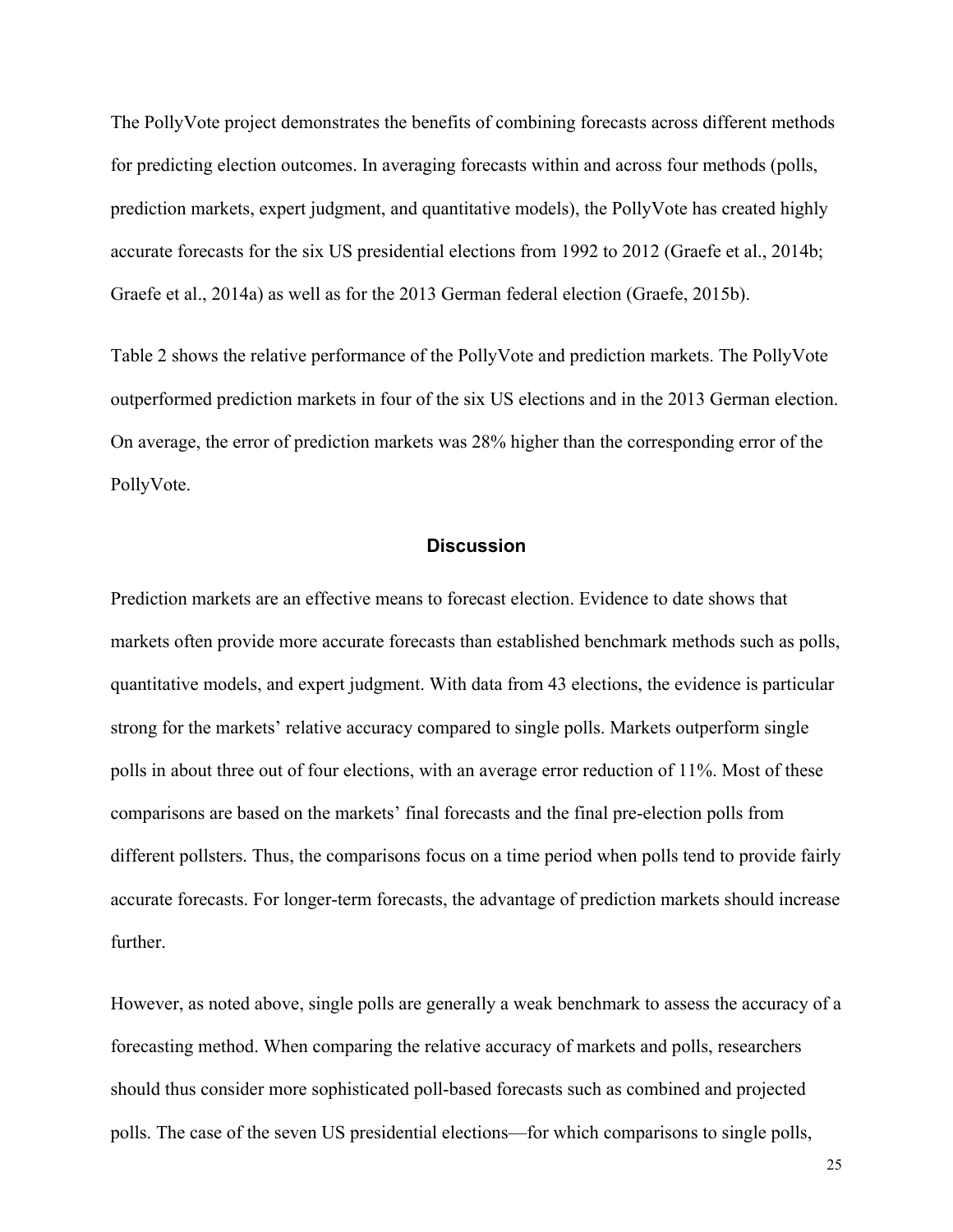combined polls, and combined poll projections are available over a 90-day forecast horizon demonstrates how such approaches increase the relative accuracy of polls compared to prediction markets. Prediction markets outperformed single polls in each of the seven elections, with an average error reduction of 48%. Compared to combined polls, prediction markets were more accurate in six of the seven elections, with an average error reduction of 43%. Compared to combined and projected polls, prediction markets were more accurate in only four of the seven elections, and the average error reduction decreased to 17%.

While the evidence for the relative performance of markets and polls is strong, more studies are necessary that compare the markets' accuracy to alternative forecasting methods. Due to their similarity, the logical approach would be to compare the accuracy of markets and expectation surveys. However, only two studies provide evidence, which is mixed and inconclusive. While prediction markets provided more accurate forecasts than expectation surveys in five of the eight elections for which data were available, the markets' average error across these elections was 8% higher than the corresponding error of expectation surveys. These results suggest that it is not necessary to aggregate information through the price system of the market. Simply asking people about their expectations and pooling the responses to generate a forecast might be enough. Future research should address whether these results hold in other elections in other countries as well as for other types of problems.

Prediction markets have the potential to continuously aggregate information once it becomes available, which can make the method particularly valuable in situation where new information is likely to arise frequently and unexpectedly. In addition, the ability to continuously incorporate information allows for using prediction markets to assess the impact of events, although few such studies are available (e.g., Daron and Roberts, 2000; Arnesen, 2011; Vaughan Williams and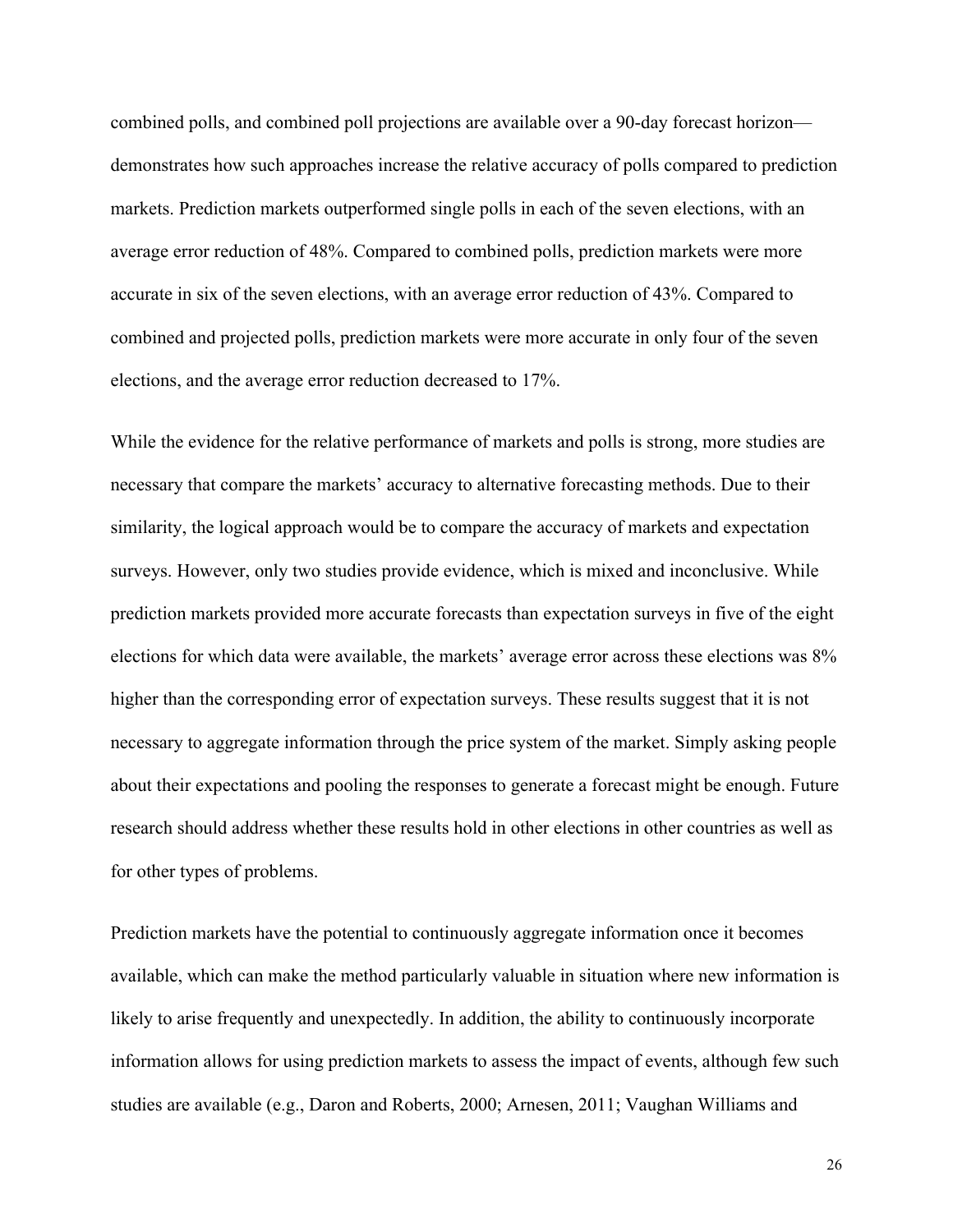Paton, 2015). Further research is necessary to assess the potential of prediction markets for event studies as well as the conditions under which markets are able to effectively aggregate new information. For example, an interesting question would be to study how the trustworthiness of a source or medium (e.g., newspaper, Twitter) influences the market's reaction to news.

One concern with prediction markets is that the forecasts are subject to manipulation. Recent experience with two markets in the US and in Germany suggests that certain (groups of) traders were successful to influence market prices over a longer period. If the media increasingly include market forecasts in their campaign coverage, the potential gains for manipulators—and thus the threat of manipulation attempts—might increase even further. Future research should thus assess the impact of media coverage of prediction markets forecasts on the accuracy of the forecasts. Also, it is crucial to compare a market's prediction to benchmark forecasts. One way to do this is to look at forecasts from other prediction markets. In both the US and the German case, the manipulated market's predictions differed substantially from those of other markets, which made it possible to spot anomalies. Another way is to compare the market predictions to forecasts from other methods. For example, the PollyVote collects and combines forecasts from different methods and thus provides a useful source for assessing whether a certain prediction should be classified as an outlier. If (a) prediction markets are the only available forecasting method and thus cannot be compared to a benchmark and (b) the market forecasts are covered in the media, one should be cautious about potential market manipulation.

## **References**

Armstrong JS. (2001) Combining forecasts. In: Armstrong JS (ed) *Principles of Forecasting: A Handbook for Researchers and Practitioners.* New York: Springer, 417-439. Armstrong JS, Green KC and Graefe A. (2015) Golden Rule of Forecasting: Be conservative. *Journal of Business Research* 68: 1717-1731.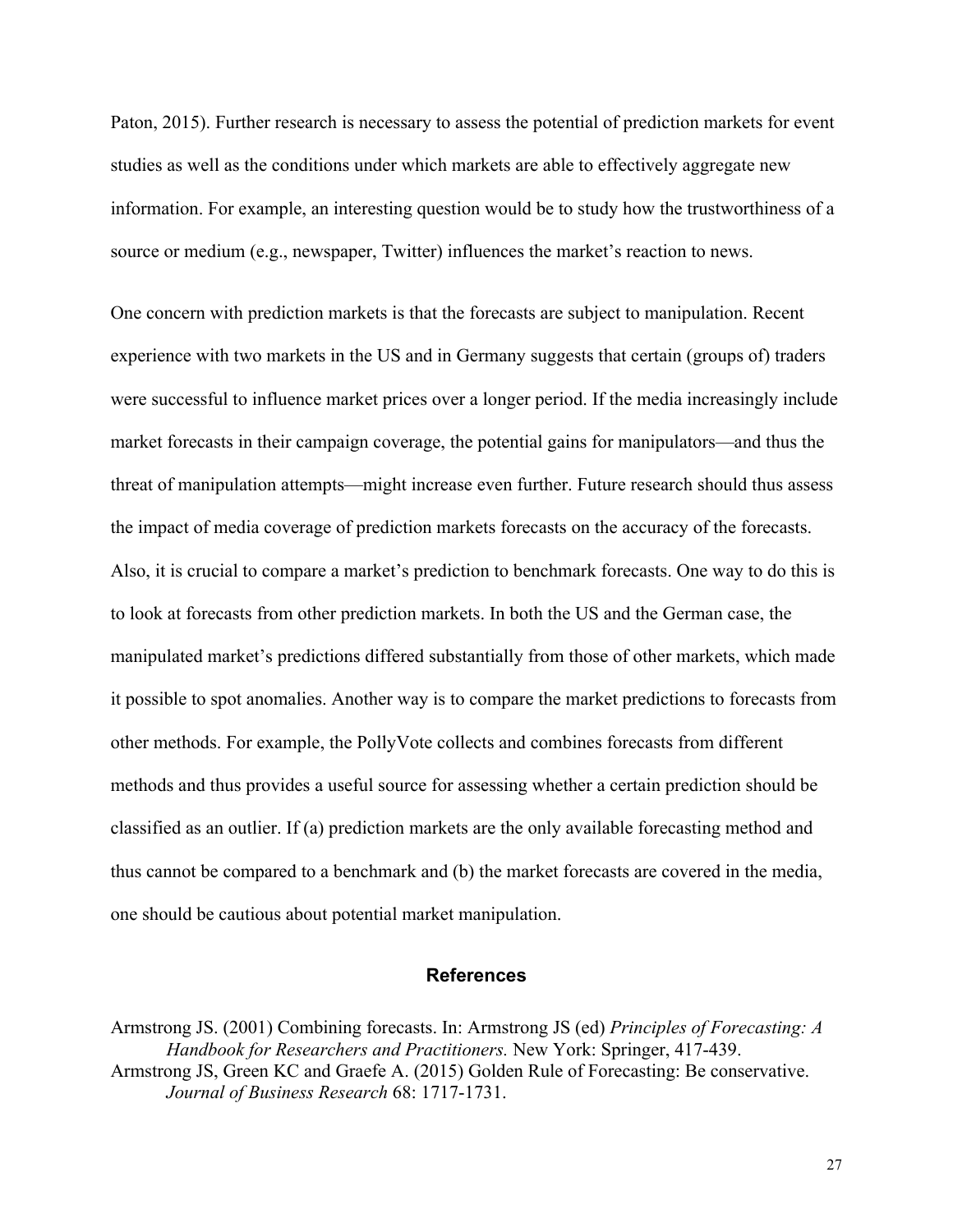Arnesen S. (2011) How prediction markets help us understand events' impact on the vote in US Presidential Elections. *Journal of Prediction Markets* 5: 42-63.

- Bélanger E. (this volume) Econometric approaches to forecasting. In: Arzheimer K, Evans J and Lewis-Beck MS (eds) *The SAGE Handbook of Electoral Behaviour.*
- Benoit WL, Hansen GJ and Verser RM. (2003) A meta-analysis of the effects of viewing US presidential debates. *Communication Monographs* 70: 335-350.
- Blumenthal M. (2014) Polls, forecasts, and aggregators. *PS: Political Science & Politics* 47: 297- 300.
- Camerer Colin F. (1998) Can Asset Markets Be Manipulated? A Field Experiment with Racetrack Betting. *Journal of Political Economy* 106: 457-482.
- Campbell JE. (1996) Polls and Votes The Trial-Heat Presidential Election Forecasting Model, Certainty, and Political Campaigns. *American Politics Research* 24: 408-433.
- Campbell JE, Cherry LL and Wink KA. (1992) The convention bump. *American Politics Research* 20: 287-307.
- Daron RS and Roberts BE. (2000) Campaign Events, the Media and the Prospects of Victory: The 1992 and 1996 US Presidential Elections. *British Journal of Political Science* 30: 259-289.
- Deimer S and Poblete J. (2011) Real-Money Vs. Play-Money Forecasting Accuracy In Online Prediction Markets – Empirical Insights From Ipredict. *Journal of Prediction Markets* 4: 21-58.
- Dolan KA and Holbrook TM. (2001) Knowing versus caring: The role of affect and cognition in political perceptions. *Political Psychology* 22: 27-44.
- Erikson RS and Wlezien C. (1999) Presidential polls as a time series: the case of 1996. *Public opinion quarterly* 63: 163-177.
- Erikson RS and Wlezien C. (2008) Are political markets really superior to polls as election predictors? *Public opinion quarterly* 72: 190-215.
- Erikson RS and Wlezien C. (2012) Markets vs. polls as election predictors: An historical assessment. *Electoral Studies* 31: 532-539.
- Forsythe R, Nelson F, Neumann GR, et al. (1992) Anatomy of an experimental political stock market. *The American Economic Review* 82: 1142-1161.
- Forsythe R, Rietz TA and Ross TW. (1999) Wishes, expectations and actions: a survey on price formation in election stock markets. *Journal of Economic Behavior & Organization* 39: 83-110.
- Gelman A, Goel S, Rivers, D, et al. (2016) The mythical swing voter. *Quarterly Journal of Political Science (forthcoming)*.
- Gelman A and King G. (1993) Why are American presidential election campaign polls so variable when votes are so predictable? *British Journal of Political Science* 23: 409-451.
- Graefe A. (2008) Prediction markets Defining events and motivating participation. *Foresight: The International Journal of Applied Forecasting* 9: 30-32.
- Graefe A. (2011) Prediction market accuracy for business forecasting. In: Vaughan Williams L (ed) *Prediction Markets: Theory and Applications.* New York: Routledge, 87-95.
- Graefe A. (2014) Accuracy of vote expectation surveys in forecasting elections. *Public Opinion Quarterly* 78: 204-232.
- Graefe A. (2015a) Forecasting proportional representation elections from non-representative expectation surveys. *Electoral Studies (under review)*.
- Graefe A. (2015b) German election forecasting: Comparing and combining methods for 2013. *German Politics* 24: 195-204.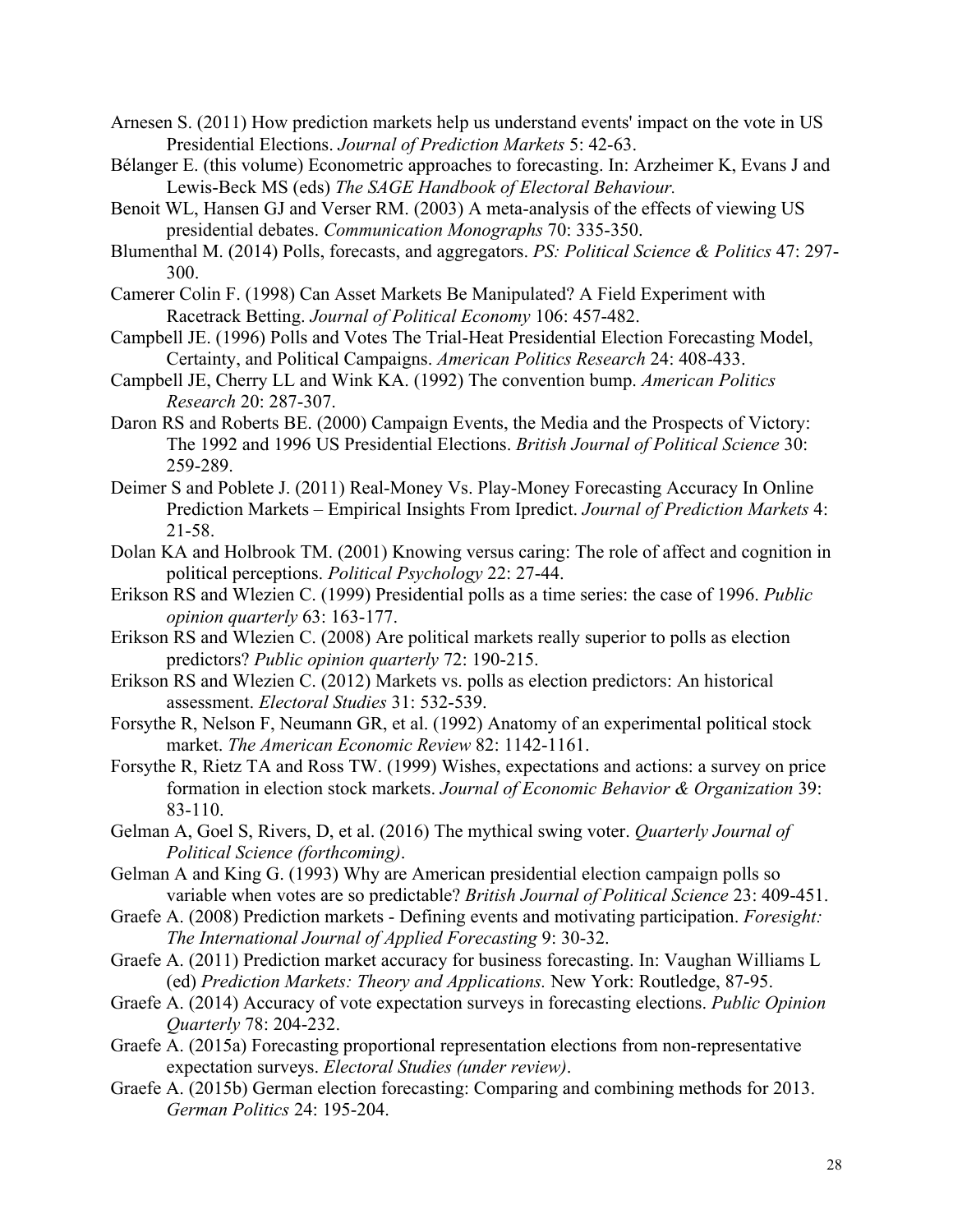- Graefe A and Armstrong JS. (2011) Comparing face-to-face meetings, nominal groups, Delphi and prediction markets on an estimation task. *International Journal of Forecasting* 27: 183-195.
- Graefe A, Armstrong JS, Jones RJJ, et al. (2014a) Accuracy of Combined Forecasts for the 2012 Presidential Election: The PollyVote. *PS: Political Science & Politics* 47: 427-431.
- Graefe A, Armstrong JS, Jones RJJ, et al. (2014b) Combining forecasts: An application to elections. *International Journal of Forecasting* 30: 43-54.
- Graefe A, Green KC and Armstrong JS. (2013) Forecasting. In: Gass SI and Fu MC (eds) *Encyclopedia of Operations Research and Management Science.* 3 ed. New York: Springer, 539-604.
- Hansen J, Schmidt C and Strobel M. (2004) Manipulation in political stock markets preconditions and evidence. *Applied Economics Letters* 11: 459-463.
- Hanson R. (2007) The Policy Analysis Market (A thwarted experiment in the use of prediction markets for public policy). *Innovations: Technology, Governance, Globalization* 2: 73-88.
- Hanson R, Oprea R and Porter D. (2006) Information aggregation and manipulation in an experimental market. *Journal of Economic Behavior & Organization* 60: 449-459.
- Hayes SPJ. (1936) The predictive ability of voters. *Journal of Social Psychology* 7: 183-191.
- Hillygus DS. (2011) The evolution of election polling in the United States. *Public Opinion Quarterly* 75: 962-981.
- Kernell S. (2000) Life before polls: Ohio politicians predict the 1828 presidential vote. *PS: Political Science and Politics* 33: 569-574.
- Kohut A, Keeter S, Doherty C, et al. (2012) Assessing the representativeness of public opinion surveys. In: Pew Research Center for the People & The Press (ed). Washington, D.C.
- Lewis-Beck MS and Skalaban A. (1989) Citizen forecasting: can voters see into the future? *British Journal of Political Science* 19: 146-153.
- Lewis-Beck MS and Stegmaier M. (2011) Citizen forecasting: Can UK voters see the future? *Electoral Studies* 30: 264-268.
- Lewis-Beck MS and Tien C. (1999) Voters as forecasters: a micromodel of election prediction. *International Journal of Forecasting* 15: 175-184.
- Miller MK, Wang G, Kulkarni SR, et al. (2012) Citizen Forecasts of the 2008 US Presidential Election. *Politics & Policy* 40: 1019-1052.
- Murr AE. (2011) "Wisdom of crowds"? A decentralised election forecasting model that uses citizens' local expectations. *Electoral Studies* 30: 771-783.
- Murr AE. (2015) The wisdom of crowds: Applying Condorcet's jury theorem to forecasting US presidential elections. *International Journal of Forecasting* 31: 916-929.
- Murr AE. (this volume) Wisdom of crowds. In: Arzheimer K, Evans J and Lewis-Beck MS (eds) *The SAGE Handbook of Electoral Behaviour.*
- Noelle-Neumann E. (1974) The Spiral of Silence A theory of public opinion. *Journal of Communication* 24: 43-51.
- Rhode PW and Strumpf KS. (2004) Historical presidential betting markets. *Journal of Economic Perspectives* 18: 127-141.
- Rhode PW and Strumpf KS. (2014) The long history of political betting. In: Vaughan Williams L and Siegel DS (eds) *The Oxford Handbook of the Economics of Gambling.* Oxford: Oxford University Press, 560-586.
- Rosenbloom ES and Notz W. (2006) Statistical tests of real-money versus play-money prediction markets. *Electronic markets* 16: 63-69.
- Rothschild D and Sethi R. (2015) Wishful thinking, manipulation, and the wisdom of crowds: Evidence from a political betting market. Available at: dx.doi.org/10.2139/ssrn.2322420.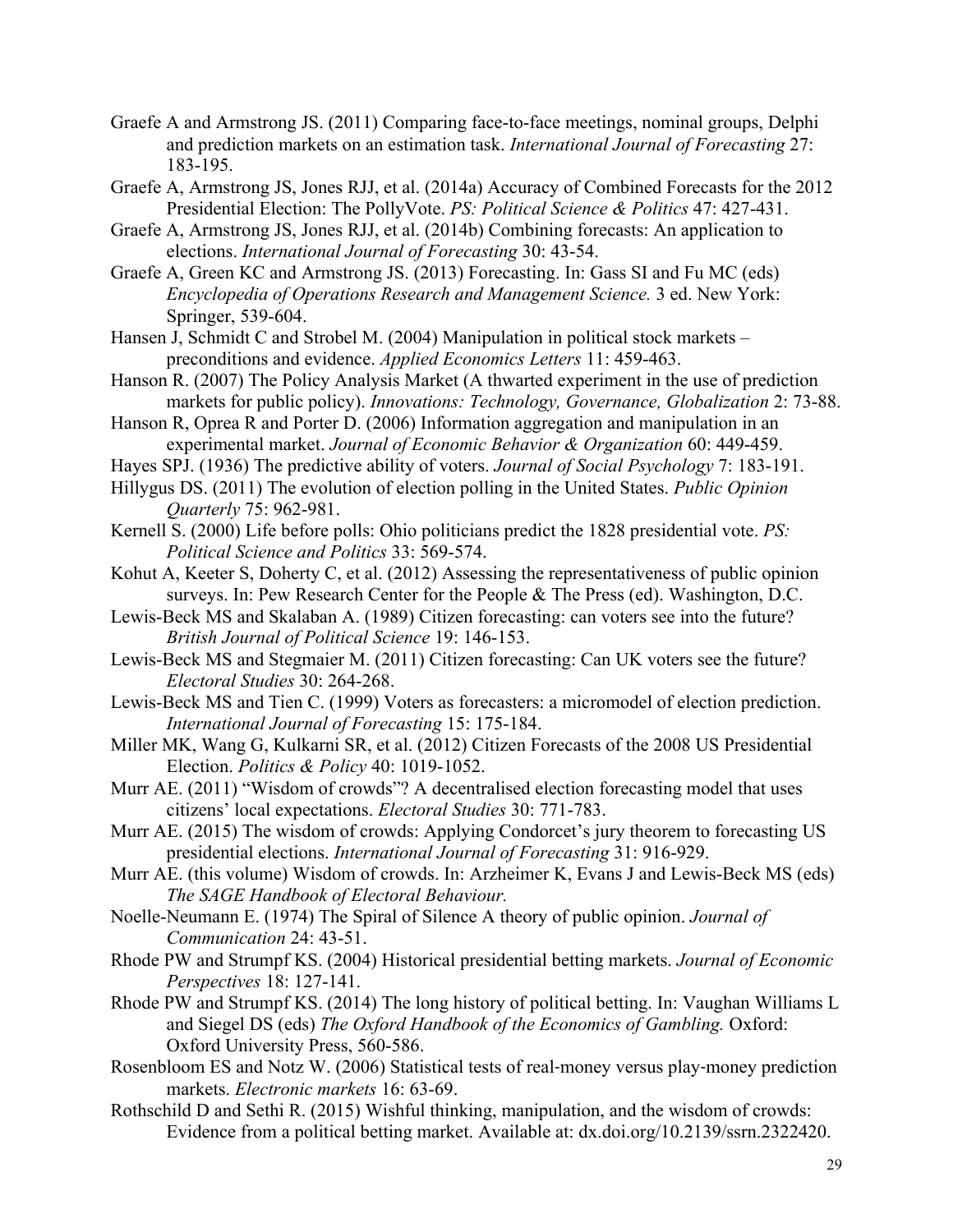- Rothschild D and Wolfers J. (2012) Forecasting elections: voter intentions versus expectations. *Working paper*: Available at: ssrn.com/abstract=1884644.
- Servan-Schreiber E, Wolfers J, Pennock DM, et al. (2004) Prediction markets: Does money matter? *Electronic markets* 14: 243-251.
- Simon HA. (1954) Bandwagon and underdog effects and the possibility of election predictions. *Public Opinion Quarterly* 18: 245-253.
- Sjöberg L. (2009) Are all crowds equally wise? A comparison of political election forecasts by experts and the public. *Journal of Forecasting* 28: 1-18.
- Snowberg E, Wolfers J and Zitzewitz E. (2013) Prediction Markets for Economic Forecasting. In: Graham E and Timmermann A (eds) *Handbook of Economic Forecasting.* Elsevier.
- Sunstein CR. (2006) *Infotopia: How Many Minds Produce Knowledge,* New York: Oxford University Press.
- Surowiecki J. (2004) *The Wisdom of Crowds,* London: Little, Brown Book Group.
- Vaughan Williams L and Paton D. (2015) Forecasting the outcome of closed-door decisions: Evidence from 500 years of betting on papal conclaves. *Journal of Forecasting* 34: 391- 404.
- Wang W, Rothschild D, Goel S, et al. (2015) Forecasting elections with non-representative polls. *International Journal of Forecasting* 31: 980-991.
- Wolfers J and Zitzewitz E. (2004) Prediction markets. *Journal of Economic Perspectives* 18: 107- 126.
- Wolfram T. (2015) Have corporate prediction markets had their heyday? *Foresight: The International Journal of Applied Forecasting* 37: 29-36.